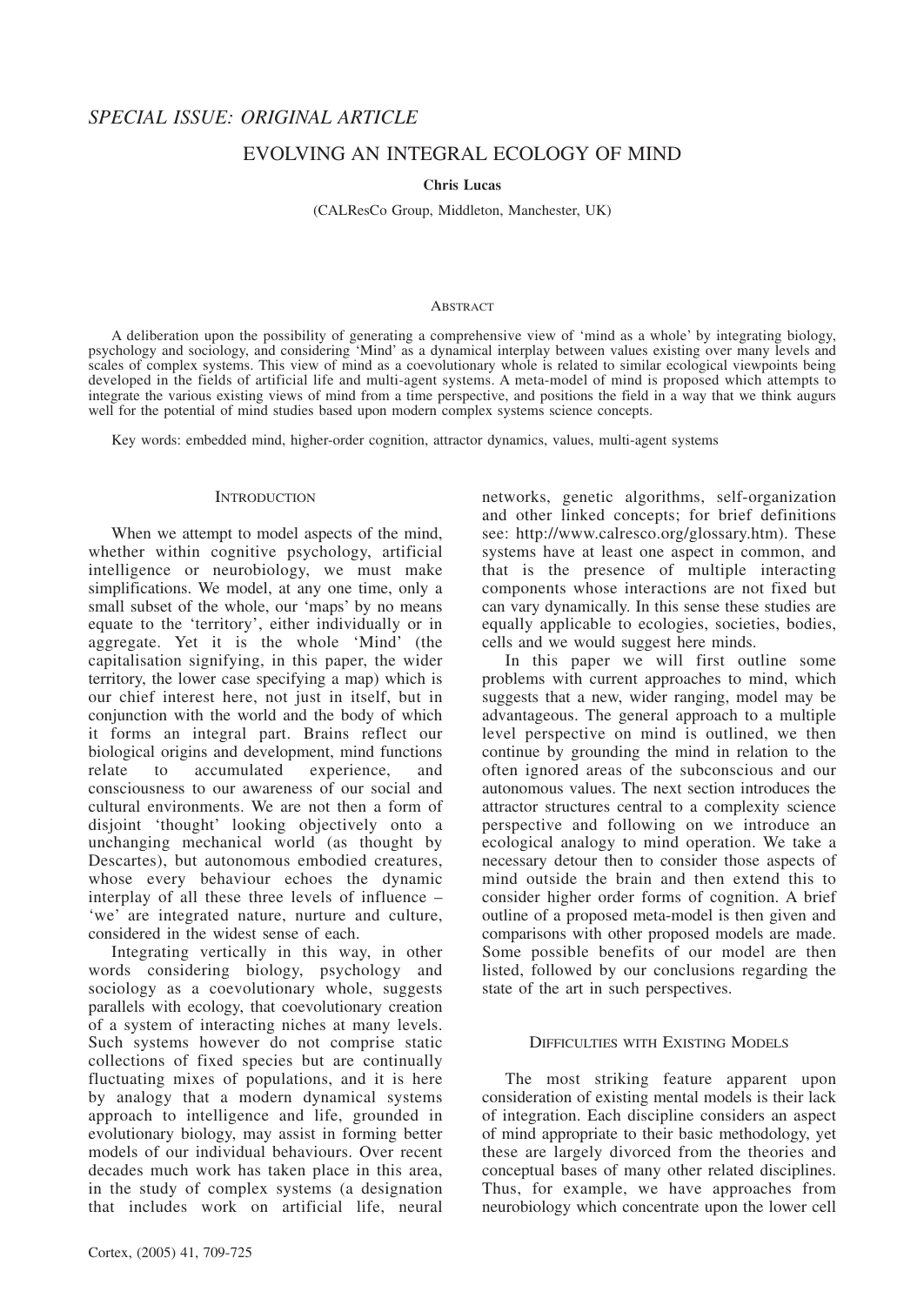level operations (microscales – neurotransmitters, synaptic structures, etc.), those of neuropsychology (considering mesoscale neuronal groups and brain modularity), of psychology itself (largely macroscale behaviour related) and of social psychology (interpersonally based). Additionally, and often unrelated to 'real world' animal structures (studied in neuroethology), we have approaches to Artificial Intelligence (AI) based upon computer techniques of various kinds, plus the more intellectually abstract approaches taken by philosophers of consciousness. All these perspectives, in theory, relate to the same subject – the operation of Mind, and must conceptually at least be consistent with each other. Such consistency is however often more evident by its absence. Additionally, within each individual discipline, such as AI, strong disagreements about appropriate models and approaches are very evident, even upon a casual reading of the literature. Overall, the disjoint nature of our specialised academic disciplines, each with their own terminology and often hostility to input from other disciplines, leads to a situation in which communication about and comparison between wider ranging models is inhibited rather than encouraged.

By viewing mind from such single perspectives we also generate situations whereby different groups talk past each other, arguing about whose viewpoint is 'correct' whilst ignoring the fact that they are both considering different aspects of a single complex system. Such systems are often held by complexity researchers to be incompressible to any one formal model, due to the presence of multiple interdependent structures – the minimum model of the whole would mathematically then be the whole itself. If this proves to be the case for mind, then we need at least a framework or metaposition that can correlate and compare all the various approaches being taken in relation to studies of Mind, and which can enable us to see the contextual limitations, strengths and possibilities of all the diverse viewpoints around today. From this position we must recognise that none of our models can be complete, and view them instead as simply alternative slices through the whole, looking to understand how collections of such mappings relate to each other and to our objective interests. It is in this area that the interdisciplinary perspective offered by the complex system sciences may assist, not least by supplying a common terminology that seems applicable across all disciplines. Whilst often very abstract (as is necessary perhaps if it is to be widely applicable and not subject specific) this approach has proved useful conceptually in many areas in recent decades, and is the approach upon which this paper is based.

When we look at the functions of mind, at how for example humans actually behave, we find that invariably we have many different needs and

interests (see Subconscious Reasoning), along with the ability to choose between them. Yet with rare exceptions academic work ignores this selective multidimensionality, preferring to concentrate at any one time on isolated functions of the whole. Whilst this is understandable, given human limitations, it nethertheless presupposes that all these dimensions of mind are independent (e.g., visual perception doesn't affect hearing; or hunger doesn't affect thinking), an assumption which must nowadays be called into question. Within complex systems, and the mind should be regarded as such, influences between subsystems are common, indeed it is this epistatic aspect that makes the study of such systems a difficult task since the nonlinearity generated by such interactions falsifies the superposition principle central to linear reductionist techniques. Any adequate overall view of mind must therefore take these interdependencies into account, or show explicitly why they are unimportant in any particular context. It should ideally also model the effects of choice itself, in our ability to change our coevolutionary fitness by altering our individual or collective evolutionary trajectories – decisions which may prove positive (synergic) or negative (dysergic) overall, which we can relate to 'true' or 'false' beliefs.

A further aspect concerns the lower and higher level influences on mind, in other words to the biological and cultural constraints upon brain operation. Too often these aspects are completely ignored, leading to viewpoints in which mind operates without body and without context. Yet we have no evidence that mind can do either, such beliefs are philosophical assumptions only, abstractions divorced from scientific reality (in which we find all known minds to be both biologically based and environmentally situated – even AI 'brains' are created by experienced biological lifeforms and have, albeit limited, environments). Additionally, recent evidence has pointed towards the influence of emotions (affects) upon intellectual function, an aspect of mind traditionally excluded from 'serious' academic studies of the subject, which have concentrated largely upon isolated 'rational' behaviours. It seems a rather odd approach however to try to explain mind by artificially ignoring these various known influences on its function, and any such models must be by implication incomplete – forms of simplification understandable perhaps from an historical reductionist perspective, but nethertheless potentially misleading.

Another problem common to most current models of mind is their difficulty in learning new/changing situations or concepts (and in forgetting them). This manifests especially in symbolic AI where the static knowledge bases of current models prove to be extremely fragile even when restricted to highly artificial domains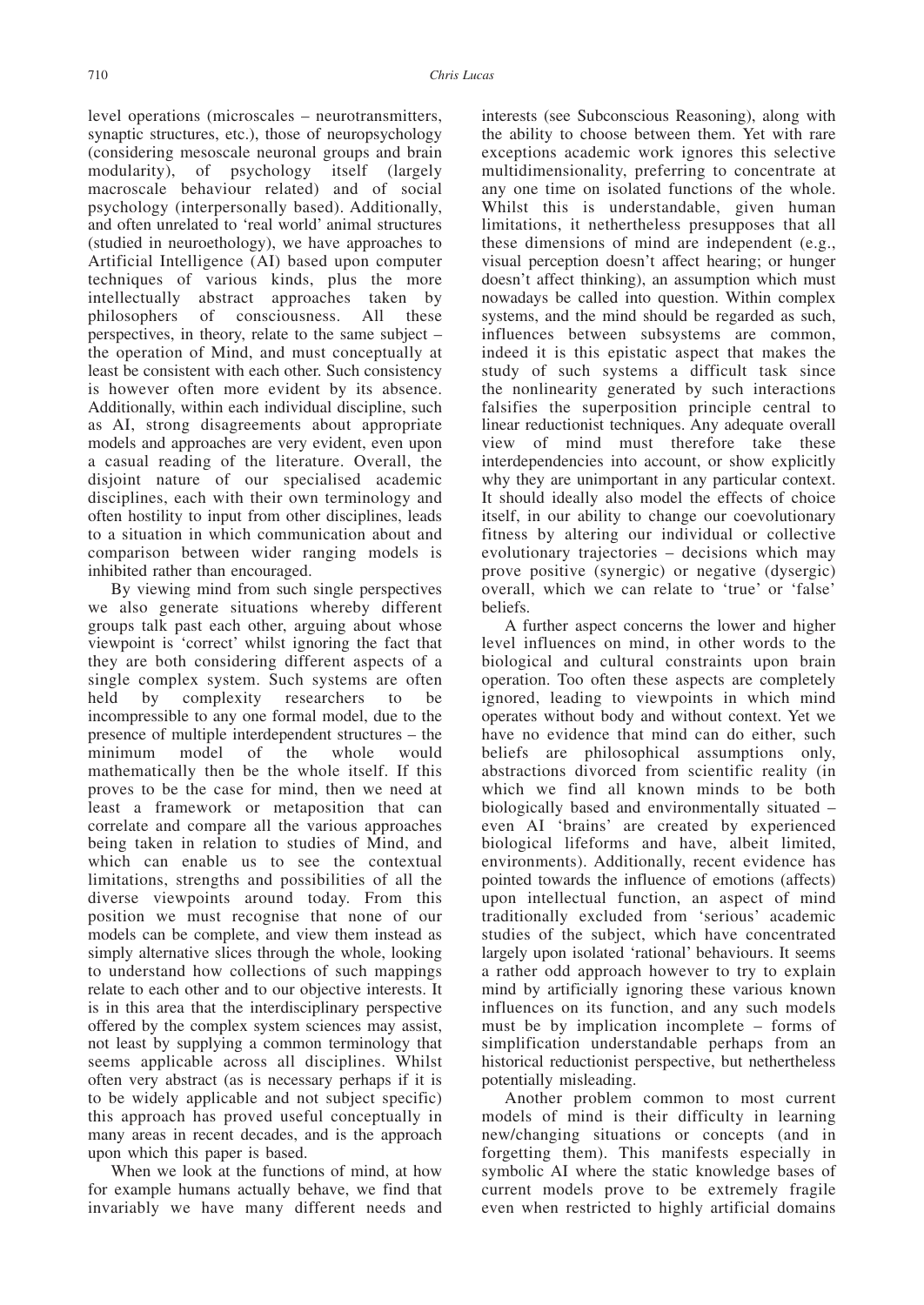(the frame problem), but it is also a major difficulty for the connectionist viewpoint where the need for many 'training' trials (typically thousands), and the subsequent cessation of learning capability in the implementation phase, make such (backpropagation) models biologically implausible. Other more recent models, e.g. adaptive resonance theory (ART), can overcome this stability-plasticity dilemma, but still need multiple epochs of training. In the world of our real minds, we very often learn to generalise from single examples (e.g., the Concorde jet), and can completely rewrite our understanding as a result of a single new (e.g., 'near death') experience. Teaching by repetition or imitation (whilst popular in early 'rote' education and for motor skills) is neither efficient nor adequate as a model of concept learning on dynamic landscapes (especially, as Chomsky noted, for the acquisition of language).

Our final problem concerns the lack of attention paid to ontological development, in other words to how those mind functions that we choose to model (e.g., representations) actually came into being. This necessitates a strong evolutionary focus, a view of mind as constantly changing in function – a 'nonstationary' or constructivist perspective (e.g., Quartz and Sejnowski, 1997) – rather than as having some static functionality which can be modelled in isolation – a mode which often leads to tendencies to label people or groups as having fixed 'traits'. The plasticity of neural functionality is well known scientifically, so we have little reason to assume that any higher level functions are unable to evolve, or that we are unable to add new mental functions at a later date. Indeed every new concept that we learn must in some sense involve a change in mind structure (i.e., our cognitive machinery itself is shaped by our environmental interactions), so assumptions of a static structure must prove to be invalid (other than as a simplification). Treating the mind instead as 'open ended', in conjunction with its environment, would seem then more scientifically productive than trying to analyse a imaginary closed system possessing fixed abilities. Just as a tree remains a tree despite continually growing, so we wish to understand how our concept of a tree remains a stable concept of a tree despite the continual growth of our experience of such trees (and their subsequent subdivisions into oak, eucalyptus, deciduous, conifer etc.). In fact the similarities between these two fields do suggest a similar process is at work (e.g., Grobstein, 1988).

#### MULTI-LEVEL DYNAMICS

Let us make a start formulating a more integrated model by first approaching the subject from the opposite direction, by considering

TABLE I

| Seven Level Emergent Evolutionary Structure                                                                                                                                                                                                                                                                                                                                                                    |  |
|----------------------------------------------------------------------------------------------------------------------------------------------------------------------------------------------------------------------------------------------------------------------------------------------------------------------------------------------------------------------------------------------------------------|--|
| Ecological (multiple species) $\rightarrow$ niches<br>Sociological (multiple cultures) $\rightarrow$ organizations<br>Psychological (multiple minds) $\rightarrow$ specialists<br>Neurological (multiple modules) $\rightarrow$ concepts/maps<br>Developmental (multiple cells) $\rightarrow$ organs<br>Biological (multiple genes) $\rightarrow$ cells<br>Chemical (multiple molecules) $\rightarrow$ enzymes |  |

evolutionary theory and the animal kingdom as a way of positioning our psychological model and then using this biological perspective to illustrate recent findings from the complex systems sciences. When we look at any whole organism we can identify three well known timescales of study: firstly the phylogenetic, the variation of the various ecological forms over many lifetimes (modelled by evolutionary biology), secondly the ontogenetic growth of individual organisms over a single lifetime (modelled by developmental biology) and thirdly the epigenetic development of brain with daily experience (modelled by neurobiology). Given the parsimony of nature, it may be thought reasonable to assume that these three very different organic processes are nethertheless based upon the same universal principles, and this is a viewpoint also taken by the systemic sciences, which look for those common principles that apply across all disciplines. Given this possibility, we can perhaps take this analogy a stage or two further and suggest that chemistry, psychology and sociology are also examples of the very same processes, and note that these various areas are all closely interlinked, leading to a proposed 7 level self-similar (fractal) structuring of our living world (Table I), each level of complexity described is presumed to have emerged from the previous level over time, not only by forms of natural selection but also by the processes of self-organization (see Kauffman, 1993).

Many thousands of simulations, investigations and experiments have been carried out by complexity researchers around the world over recent years, covering all these levels of reality, and we now have good agreement as to the typical dynamic features to be expected from any complex system. Given freedom for the parts to interact (in contrast to the fixed interactions of designed human artefacts) the dynamics of the system show forms of self-organization, in other words the structures that appear are not imposed from the outside (natural selection simply chooses between them) but arise as a result of the changing interaction regime of the varying components, emergent forms that cannot be predicted from even full deterministic knowledge of the lower level part behaviours. It should be noted here that this feature of interacting parts does not imply any vitalist influences, and simply relates to the difficulties (possibly soluble) of understanding emergence itself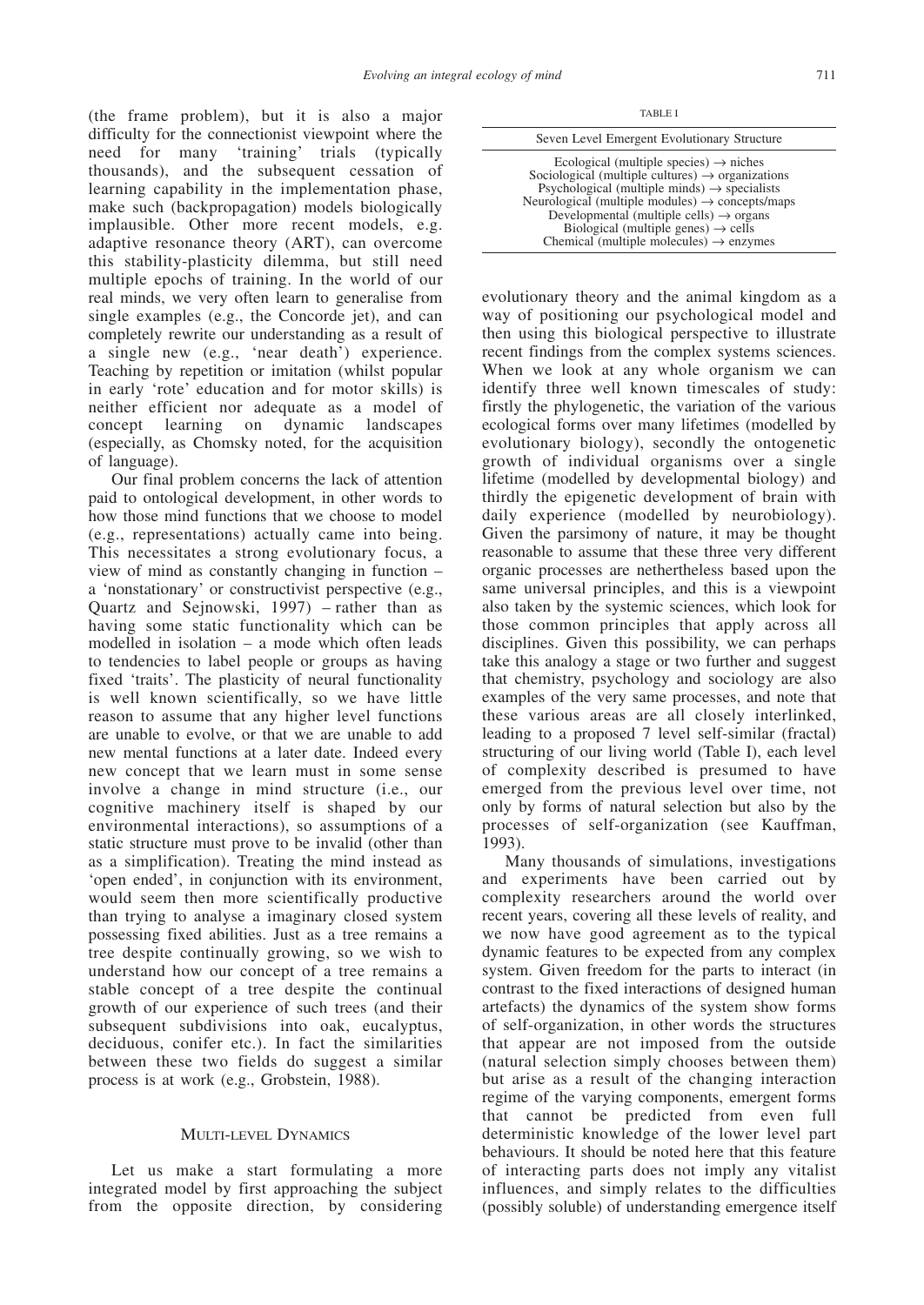at *any* level, i.e. how new features (functionality) can appear given constrained part interactions.

In all these forms of organized systems we experience, it seems, a fitness maximising balance between relatively static structural frameworks (the physical 'parts' aspect) and relatively chaotic dynamic interactions (the informational 'processes' aspect), a criticality called in complexity science 'edge-of-chaos', which has similarities with the phase transitions of physics, but in which, surprisingly perhaps, the static and dynamic parts disintegrate and re-integrate into different patterns, swapping places over evolutionary time (e.g., when body structures are dynamically recreated based upon molecular dynamics). At this position complex systems are found to contain a broad mix of attractors (see Attractor Dynamics) of various sizes, giving any individual system many possible alternative stable or meta-stable states. Transitions (bifurcations) between these alternative states are often abrupt and invoke different component or agent groupings (e.g., in biology, cell differentiation). The dynamics of such far-fromequilibrium states under perturbations is complex, typically transients follow a power law distribution (e.g., Bak, 1996), structures occur in space and time at all scales (fractal) and show spontaneous bursts of evolutionary change (e.g., in palaeontology, punctuated equilibria). The groupings or niches that result, given diverse agents (i.e., complex adaptive systems), often involve combinations of generalists (whose behaviour is applicable in most scenarios – implying wide basins of attraction) and specialists (more efficient, but limited in applicability, implying narrow basins), see Holland (1992), and this can be seen in natural world food chains and perhaps in human job specifications. These various features comprise a universality seemingly common to all types of coupled, nonlinear, complex systems.

## SUBCONSCIOUS REASONING

None of these emergent 'intelligent' functions however require the presence of consciousness (animals, and even inorganic systems, exhibit the same dynamics to lesser extents), and we can learn much about the mind if we discard the conventional emphases upon philosophical 'consciousness' (an holistic intellectual mode) or physiological 'perception' (a reductionist animal mode) and look more deeply at the intermediate (subsymbolic) nonconscious or subconscious forms of cognition, e.g. our ability to drive on 'autopilot' whilst thinking consciously of other things – in a sense it is true to say that the more we 'know' the less conscious it becomes, since we adapt to respond automatically to the relevant situations (e.g., Epstein, 2000). Here we will concentrate on such hidden and emergent decision making abilities, viewing mind and intelligence instead as

"*optimizing behaviour in the light of information*", a mode which features even in primitive lifeforms such as bacteria (e.g., see chapter 3 of Cairns-Smith, 1996), and which is prevalent in artificial life studies and our agent models. We will assume that an implicit strategy or 'belief' drives behaviours and this results in evolutionary adaptation of the mind by trial and error (heuristics), such that fitter (more successful) strategies come to prevail. Making decisions however requires both internal values and a context and this brings a teleological (intentionality or self-directedness) perspective to bear (see Lucas, 2000; Polanyi, 1958), implying that facts (distinctions) provide alternative trajectories (choices) through possibility space, which will then affect subsequent needs and resources in different ways, this corresponds to a more directed form of evolution than the 'random mutation' mode assumed in evolutionary biology, i.e. a goal driven exploration of possibilities. Many definitions of overall value or 'fitness' are possible in complex systems, but here we will define fitness in a rather wider sense than that common in evolutionary biology, as "*those global optima available from multiple interacting human needs, evaluated within a full social and environmental dynamical context*", sometimes referred to more informally as maximising 'quality-of-life' and connected to Maslow's (1968) 5 level "hierarchy of needs" (which we will simplify somewhat, relating his model more to evolutionary ideas).

For our human focus here, upon aspects of Mind, we can usefully divide our values into 3 emergent levels of needs: primal, interpersonal, and abstract, roughly corresponding to life/brain (nature – biological), mind (nurture – psychological) and consciousness (culture – sociological). Each level containing a number of separate values which can be roughly placed into three main evolutionary groupings (these groupings are meant to be indicative here rather than definitive).

## *Primal or Basic Needs*

These are those related to lower animal or plant behaviour, essentially concerned with the physical world and our physical existence. They include eating, drinking, respiration, growth, reflexes, shelter/warmth, reproduction, security/survival, sleep, waste disposal and health. They relate to the emergent properties of life itself and correspond to the lower two levels in Maslow's "hierarchy of needs", which he called 'Physiological Needs' and 'Safety Needs'. Many of these needs are completely nonconscious and include all the homeostatic body functions.

## *Interpersonal or Social Needs*

Moving up to a higher level we have the more sophisticated needs associated with the emergence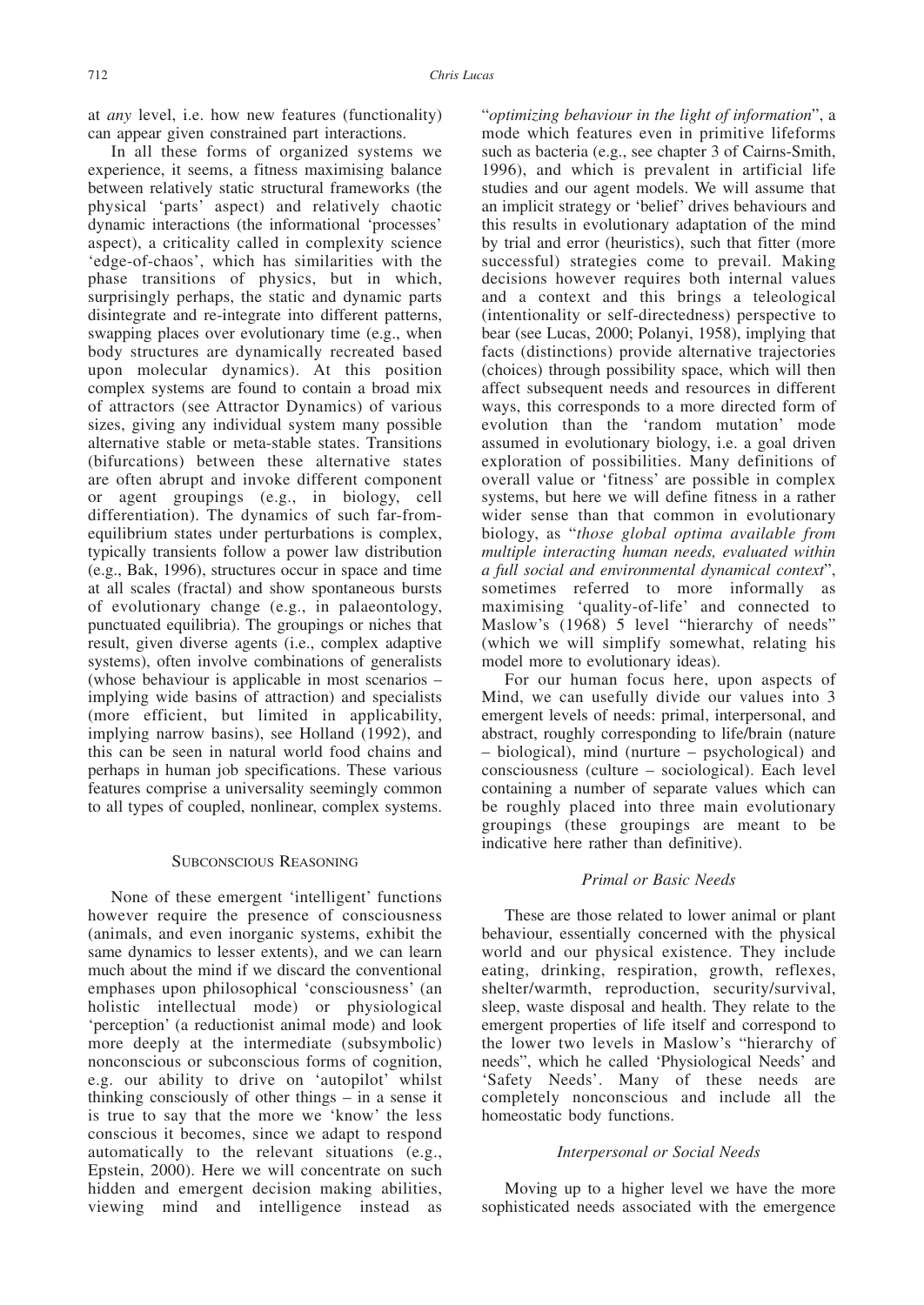of mind and community in the middle and higher animals. These add to the list such needs as communication, display, status, belonging, curiosity, stimulation, mobility, work, play, comfort and forward planning (resource stockpiling and simple goals). These correspond to the middle two levels in Maslow's "hierarchy of needs", which he called 'Love, Affection and Belongingness Needs' and 'Esteem Needs'. Our behaviours here are often subconscious, with automatic responses to familiar situations – e.g., habits.

## *Abstract or Spiritual Needs*

At the top of the needs hierarchy are those higher needs attributed to fully developed humans, and these are usually claimed to be applicable only to our species. They encompass, amongst others, art, music, science, mathematics, religion, love, philosophy, justice, ethics, history, beauty, compassion, friendship, creativity, education, enlightenment, and freedom. These levels show the emergence of concepts of a non-material form (no reference to deities is implied by the term 'spiritual' here), the higher levels of consciousness often explicitly excluded from science although they correspond to the same mode of thought as science itself. This level corresponds to the highest level 5 in Maslow's "hierarchy of needs", that of 'Self-Actualization Needs'. Meeting these needs usually requires deliberate and conscious cultivation.

The interdependencies between these needs means that we must also address the relationships between these levels, generating a multi-level scientific methodology where all the levels are regarded as open systems, which take into account the personal, social and environmental effects of our actions as an holistic hypersystem, rather than viewing life in isolated chunks (e.g., sleep, work and lovemaking needs interfere with each other). This implies that multiple goals are simultaneously active, at least subconsciously, a situation more easily modelled by a system of many single-value interrelating agents perhaps than by any single autonomous entity.

Balancing sets of such interacting values and deciding priorities, i.e. which need(s) to pursue at any time, requires a more intuitive integrating perspective, and here recent research suggests that emotions are involved (e.g., Damasio, 1999; Cosmides and Tooby, 2000) an insight now being incorporated also into agent modelling. Whatever the mechanism, in complex systems multidimensional rather than single dimensional approaches are appropriate since we cannot neglect the epistatic (nonlinear) interactions between the 'parts'. This is dependent upon their connectivity which in complex systems can be very large, for example in the brain there are estimated to be about 10,000 synaptic links to 1 neuron on average, with many synaptic (potentially active)

circuits evident (see Shepherd, 1998), although we would predict that few dendrites are actually active at any one time – presumed necessary if concepts are to remain stable. Rather than the single cause, single effect chains of linear treatments we now need instead some form of nonlinear, multiple cause/effect, networks.

These nonlinear networks allow synergy or emergence, the creation of new levels of function from the combinations of interacting parts. This natural modularity, observed throughout the natural world (see Maynard et al., 1995), suggests that a similar model may be applicable for mental functionality. Complex systems methodology takes an autopoietic (self-producing) approach to this, in which the organizations that result and the actions which then take place nethertheless depend historically upon coevolutionary interactions (perturbations) with both the environment and with other minds. This necessary 'structural coupling' (see Maturana et al., 1995) precludes treating mind as a 'stand-alone' problem and frames it instead in terms of a dynamically coupled set of cybernetic subsystems, existing at many levels and incorporating multiple nonlinear circular causalities. Indeed a true view of mind, as such a self-producing (homeostatic) system, must include all those arcs external to brain that also form part of feedback loops which can affect the behaviour of the integrated 'Mind'.

#### ATTRACTOR DYNAMICS

The dynamical systems approach common to many modern complex systems studies considers systems to possess what are called attractors, each of which is a restricted area of possibility (state or phase) space to which the system moves dynamically but then finds it hard to escape (analogous to a gravitational well or a chemical energy barrier). Three types of individual attractor are common: firstly the point attractor in which the system eventually has only one possible state (typified by forms of science in which only single equilibrium solutions are possible); secondly we have the cyclic attractor where the system has a number of solutions which are visited in sequence in a regular order (satellite orbits are of this type), both these types relate to low connectivity networks; and thirdly there is the recently discovered 'strange' attractor where complex and often fractal patterns of behaviour are found. This latter type is generally unpredictable (although deterministic) and relates to 'chaos' which often can be shown to occur if networks are highly connected. The area of possibility space leading to an attractor is called its 'basin of attraction' and in complex systems this can comprise a vast number of individual states. Nonlinear systems will in general have many possible attractors present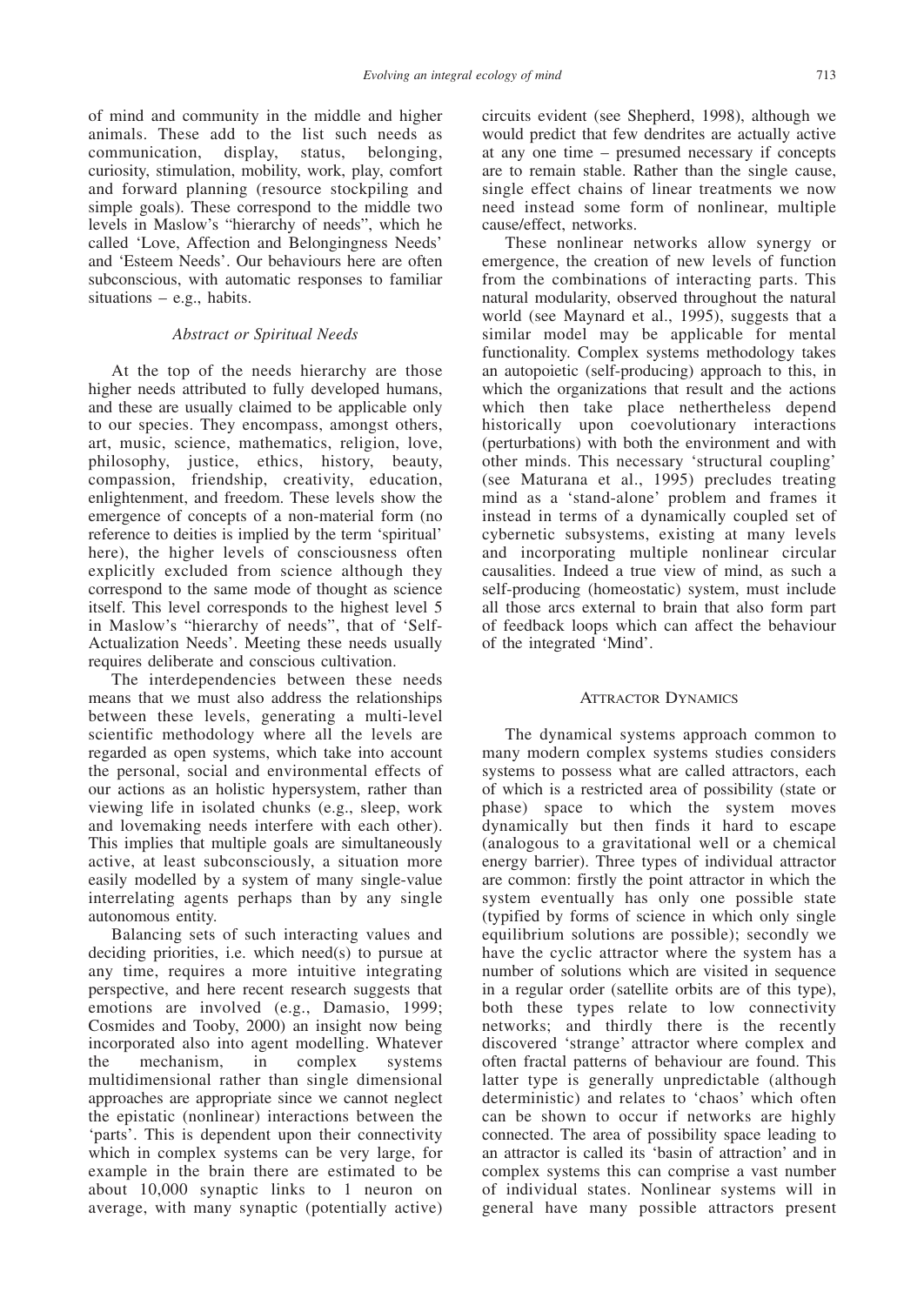(multi-stability), so the attractor in which the system is expected to be found will be indeterminate without some historical knowledge of in which basin of attraction the system starts. This knowledge relates to the control parameters of the dynamical system, parameters whose values determine the phase portrait (the attractor structure within state space) of the overall system and these prove critical in evaluating the possibilities and actualities that we can expect from such process oriented systems [As an aside, from a process metaphysics (as opposed to a substance metaphysics) viewpoint (e.g., Bickhard, 2000), matter itself can be regarded as simply a particularly stable form of emergent attractor, so this dissolves the body-mind problem, converting it instead into consideration of the relative stability of attractors, which seems unproblematic. This idea, compatible with a deeper understanding of quantum theory (e.g., stochastic electrodynamics, and related to standing waves and quantum jumps), seems to have gone largely unnoticed within scientific and philosophical mind circles, i.e. materialism itself dissolves if there is no 'material'].

Given the complex network structure of the brain, it is expected from such a complex systems perspective that there will be many natural attractors present (e.g., our concepts). Since such interconnected (recurrent) networks can support multiple different simultaneous attractors without any structural changes (node or connectivity alterations), then a simple change of input to one component (a control parameter) can be sufficient to flip the entire system to a very different attractor (e.g., the duck-rabbit ambiguity), i.e. minor intentional changes can be expected to drive major behavioural alterations using informational rather than force based switching. We can regard the various influences on our behaviours (either internal needs or external constraints/opportunities) as such control parameters, moving our current state into the basins of attraction of sets of attractors. The system dynamics will then cause the network to quickly relax into a semi-stable equilibrium which we can relate to the combination of concepts or ideas that arise in our mind. Many of these attractors will be short-lived, additional dynamically created forms of attractor, termed 'transient' in Lucas (1997). From a mind perspective this means that not only the structures of our mind (the neurons and their synaptic circuits) but the dynamical processes within those structures can alter under multiple influences. A further consideration concerns cognitive thought directing our actions, this is equivalent to a 'downward causation' or group selection effect, in other words the lower level behaviour of the parts is causally affected by emergent higher level properties of the whole (e.g., Campbell, 1974). Related to this, some recent work in the complex systems specialism of Evolutionary Multiobjective Optimization (EMO) has concentrated upon the evolution of niches or specialisms, especially the ability of selection, in cooperative coevolution, to optimize multiple resources by generating modularity (a parallel mode) as a more efficient solution to complex problems of interacting values than single solution methods (a serial mode), e.g. Potter and De Jong (2000). Such studies establish the value of small combinatory groupings and diversity in fluid scenarios, whilst at the same time showing that emergent properties of the whole do affect the evolution of the component functions. This work has applicability to the evolution of robot behaviours and by analogy to human and animal equivalents.

Whilst a pure dynamical systems (differential equation) approach to mind cannot directly replace symbolic approaches (e.g., Eliasmith, 1996), we can employ dynamical ideas equally well to discontinuous processes and symbolic systems (e.g., Jaeger, 1999), and here the idea of connectivity producing attractors in discrete dynamical networks proves a powerful one at all levels of reality, including mind [e.g., the attractor-based subdivided neural networks approach outlined in chapters 2 and 3 of Bar-Yam, 1997 provides one feasible model of many brain processes, including psychological malfunctions, necessity for dreaming, creativity and individuality]. Studies of the olfactory system have demonstrated also the presence of chaos and strange attractors (e.g., Freeman, 1991), and these appear additionally in other areas of brain research (e.g., Abraham, 1992). As well as the self-organizing, intentional dynamics aspects of nervous system attractors, studied by Kelso (1997), complex systems theories make much use of natural selection from competing alternatives and this too may have a role to play in theories of the mind (e.g., Edelman, 1992; Goertzel, 1993; Calvin, 1996). Recent approaches to AI that use situated non-symbolic methods (e.g., Brooks, 1990) also show a convergence with the bottom-up methods currently being used in artificial life (AL) and multi-agent systems (MAS) to synthesise lifelike and intelligent behaviours [a view of the immune system as intimately connected to the brain and body in a coevolutionary manner is gaining currency, we can model this effectively as a swarm of agents interacting by signs (e.g., Hoffmeyer, 1994), and perhaps extend this technique to the mind also]. All in all, the signs are positive that such research directions are highly relevant to current mind studies, to which we are now in a position to add our more ecological focus.

## ECOLOGICAL MIND

Mind, considered as an ecology (e.g., Bateson, 2000), would consist of a number of levels, an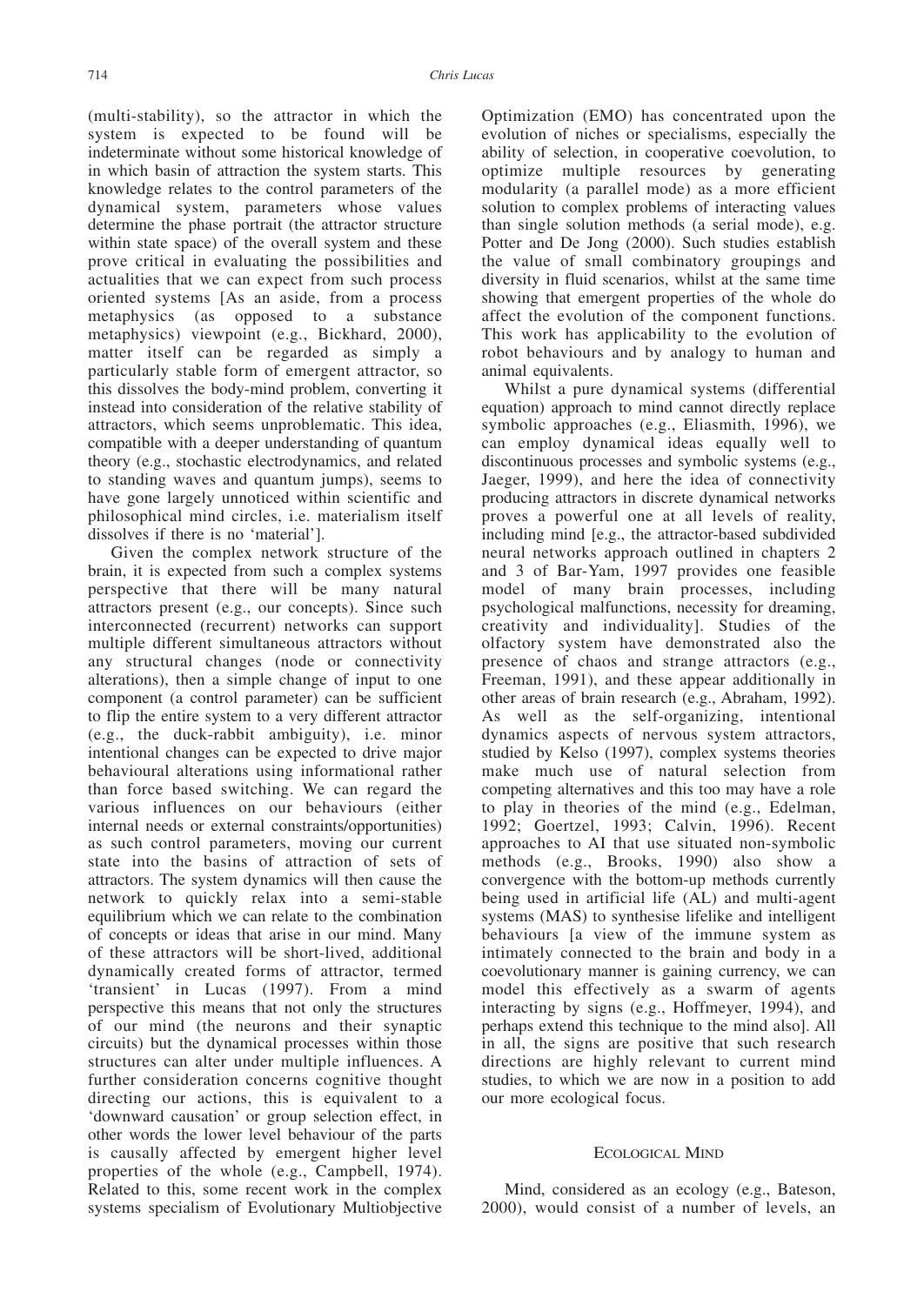hierarchy of specialist and generalist niches. At lower levels brain 'organisms' would deal with simple resources (in visual perception these may be 'edges' or 'movement'), different neural components would then 'compete' for survival in successfully utilising the resource (failure would then lead to synaptic 'death' – loss of access to the resource). At progressively higher levels, groupings (e.g., cortical columns) would 'eat' combinations of lower 'organism' resources (patterns, i.e. correlations due to associations) generating categories or classification. These would combine to generate abstract concepts at still higher levels, supervenient upon (but not reducible to) the lower levels. Ultimately consciousness, viewed now not as disjoint to subconscious behaviour but as an extension of it, would be an animal 'browsing' over the whole landscape, attracted by disturbances (incoherences or cognitive dissonances between parts of the brain) within the normal subconscious flow. It is not however being suggested here that populations of neurons 'move' around the brain as animals do, simply that the synaptic circuit activation patterns behave dynamically in an analogous way to ecological encounters in a natural landscape, allowing us to use the same methodologies as those developed within related biological and complexity disciplines (and viceversa). This builds upon an idea, common in complexity science, that sees many alternative formalisms as isomorphic to each other, some of which are nethertheless easier to use in individual application contexts. The idea of 'organisms' at all levels of the brain lends a commonality and parsimony to the whole, and suggests that if we can identify such a structure at one level then we have a potential explanation for all mind levels, i.e. different organism configurations implement different functions (as happens in biology and ecology).

From our perspective here we can relate these brain 'organisms' to our values or needs, which we saw earlier could be placed into three emergent levels. We can now add a number of other levels however, corresponding to the sub-actions needed to ensure the 'survival' of any individual value, e.g. to 'drink' we may need a subsystem to detect water, move towards it etc. – reminiscent of Brooks (1990) 'subsumption architecture'. We can thus establish webs (or 'food chains') of hierarchical dependencies between organisms, each one envisaged as an agent in an artificial life simulation, and having an internal structure appropriate to its role in the functional psychological 'ecosystem'. Evolving this system then would be equivalent to seeing how the mind dynamically met and balanced its needs, establishing over time a balance that can appropriately respond to the environmental opportunities. A further level of modelling however would ultimately be necessary, since each mind is

embedded in a landscape comprising other minds and resources, thus we need eventually to include the social or cultural level also, again by using the same interacting agent format.

Natural landscapes vary however in openness and closeness, a closed ecology (e.g., an isolated island) has a relatively fixed set of relationships and species, which we can call autopoietic (energetically open, operationally closed). In contrast, more open landscapes (e.g., part of a rainforest) allow inflow and outflow of species, a fluctuating mix of structural components which we can call sympoietic (see Dempster, 2000). In analogy with the mind, certain individuals (and societies) have closed worldviews and static, dogmatic, behaviours. Other, more open, people are receptive to new ideas and freely replace older viewpoints. These positions relate, in complex systems terms, to being slightly below the edge of chaos (static tendencies) or slightly above (chaotic tendencies) and it is in the dynamic of perturbations across this edge of chaos boundary that we can often identify the evolutionary trajectories (sequences of attractors) that we see around us. Thus we can relate overall human behaviours quite closely with those of known ecological systems, although the detailed modelling of such brain 'ecologies' must be seen as very much of a future aim, given our limited understanding so far of the structural details and dynamics of mind operations.

## EXTENDED MIND

The influences driving openness and closeness in the mind however are many and take effect over multiple levels. Our genetically directed neural components provide certain constraints over what can occur structurally, and the allowed processes are also affected by hormonal levels (perhaps driving our 'edge of chaos' boundary position, e.g. sleep/arousal levels). Our available higher level categories also must restrict what we can imagine and these are affected by experience and the cultural norms and variety that we encounter. Thus the triggers or signs that we can respond to (i.e., the distinctions we make) and the behaviours (trajectories) that can then result are always limited (but obviously expandable by learning) and closely tied in with our current value system. This implies that our psychology exists in a transdisciplinary balance between biology (e.g., Gazzaniga, 1992) and sociology, and needs to be understood in that wider context of a dynamically fluctuating mix of intrinsic constraint and possibility (see Mitchell, 1999). In this perspective our effective mind is extended far beyond the brain and exists partly in the actions of our body and partly within society itself. Thus thinking is an embedded activity using and being constrained by much information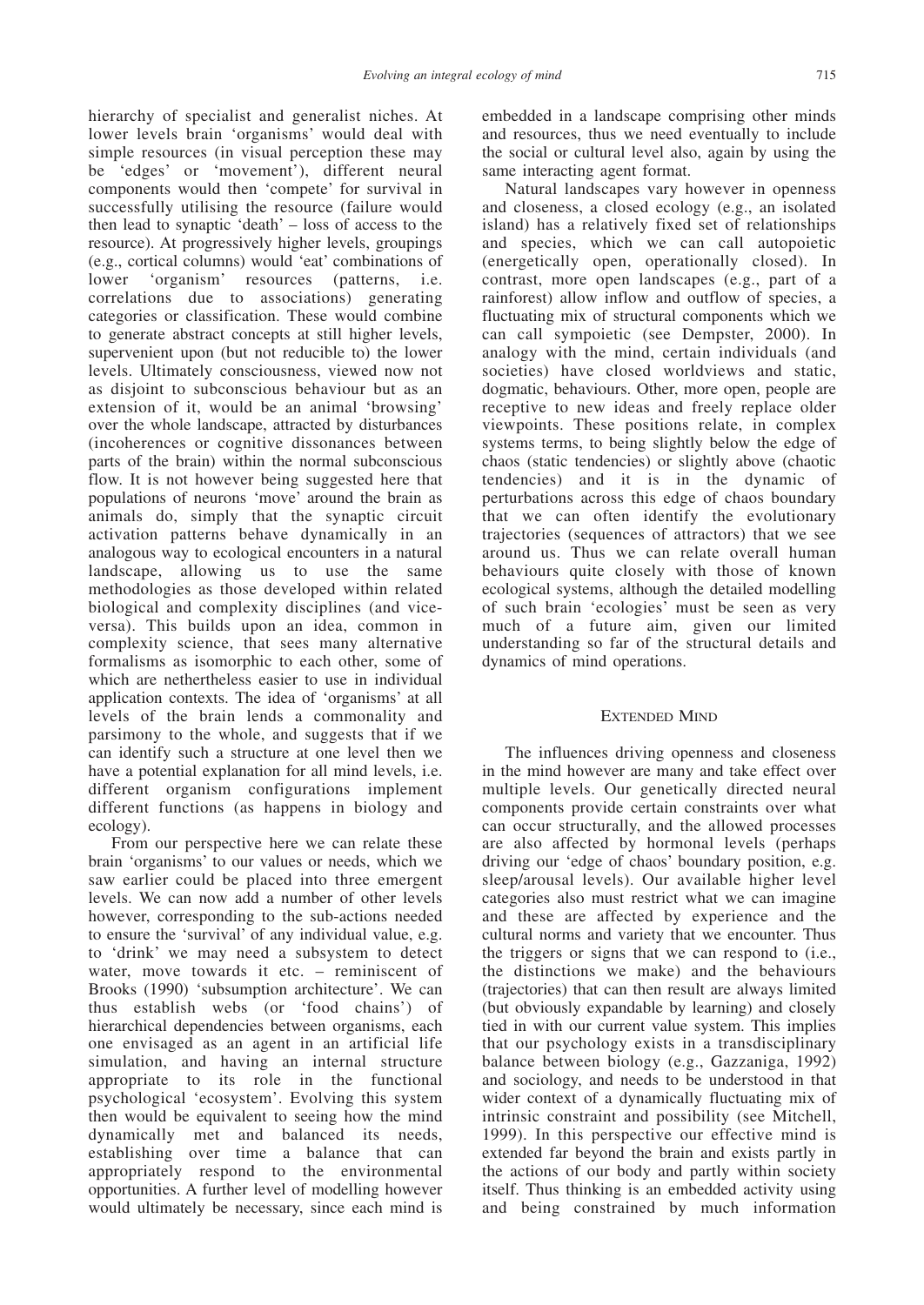external to the brain itself (some of it deriving from other active agents), an open process that has no obvious boundaries and which links constantly, either directly or indirectly, to all other levels of our reality.

Given the large number of biological and social constraints upon our behaviour, we can speculate that these affect the attractor structures at various levels of mind, generating over time relatively stable ways of behaving, worldviews ('structures of consciousness') that operate largely subconsciously, and restrict (canalize) our conscious options in a way that is often unseen and possibly detrimental (i.e., better options or ways of behaving are screened off by the canalization of our search space). An in-depth look at the importance of internal variation, constraint and selection with respect to the evolution of complex systems can be found in Bickhard and Campbell (2003). The idea that multiple alternative modes of thought can evolve across either location or time [thus humans are contingently heterogeneous (e.g., Edelman, 1992), rather than homogeneous as are computers], and that we can flip from one mode to another, can help explain some aspects of our contextual behaviour (e.g., Combs, 1995), for example in the very different sets of cultural beliefs or overall attractors adopted by different societies, and the different 'persona' that we all adopt in different contexts. An evolutionary perspective on such a flow of ideas is found in the concept of 'memes', a field now called memetics. An interesting expansion of this 'ecology of ideas' to social areas and multilevel worldviews in general was pursued by Beck and Cowan (1996), and in this sort of dynamic we see a merging of the bottom up artificial life approaches with the more top down social science research – biology and sociology are to some extent converging upon psychology, within a complex systems perspective.

## HIGHER-ORDER COGNITION

In artificial complex system studies we generally discard the idea that there is a qualitative (dualist) difference between non-life and life, between life and intelligence, and between intelligence and consciousness (taking the view that the 'hard problem' is no harder than explaining any other form of emergence, e.g. life itself), and this projected continuum of evolutionary emergence (i.e., a large number of lesser structural steps) applies also to the contrast between 'objective' versus 'subjective' perspectives – the 'intersubjectivity' viewpoint (e.g., Velmans, 1999). Accepting that the mind ultimately does not distinguish between inside and outside (i.e., communication pathways are source irrelevant), e.g. von Foerster (1973), allows us to position instead consciousness as intelligence looking at its

own contextual behaviour, i.e. self-referentiality. We sometimes confuse however consciousness with languaging, assuming that these are equivalent, but talking about life (i.e., languaging) is not the same as living it, they are different logical types in Russell's terminology and our consciousness of our languaging adds a further logical level to the mix. Cognition in itself is action selection (using environmental awareness to direct the organism's behaviour), e.g. Franklin (1995), language is then an higher order 'cognition about cognition', a new metalevel, not directly space and time related – a more abstract level. This perspective echoes that in 2nd order cybernetics, where we include the previously detached observer as part of our system, considering how the observer perspective (and the specific language he or she uses) affects what is observed. But we must go further and realise that this higher order viewpoint is grounded in our broader experience of 1st order cognition and directs this in turn, thus (as with modern 3rd order cybernetics) we need a 3rd order cognition that discusses how the previous two coevolve and affect each other – akin to a developmental perspective on mind continued throughout life, i.e. a more timeless cognition about the changes in cognition with cognition. To try to clarify somewhat, first level cognition relates to skills (procedural or machine knowledge) and to the direct dynamical systems views considered previously, second level relates more to connectionist ideas and embodied concepts (valuational or intuitive knowledge), whilst third order relates to symbols (declarative or strategic knowledge) and to the traditional AI approach, and we should not confuse these three philosophically different levels, they are not competing so much as complementary perspectives.

A crucial contrast between them is that first order operates in the 'now', in real space and time, whereas third order adopts a virtual space and time, and thus can reason about any location in the past or future, the not-where and not-when. Thus in abstract thought the tight coupling between organism and environment has been broken, and this new emergent, extended consciousness (allowing 'offline' processing) must be regarded as a major evolutionary step. It is the disjointedness of 3rd order from physical space and time which allows us to generate a fractal set of multi-layered academic meanings or isolated theories occupying various space and time frameworks and levels of reality. Bridging the gap between these two levels (i.e., incorporating second order cognition) needs an approach beyond that of simple first order situated 'real-time' naturalism, but this must also take into account the detached aspect of third order cognition. Such a position needs to recognise that many aspects of this timeless virtual reality exist outside our brains, in the artefacts of our technology (tools, books, etc.) and in our immaterial social ideas (e.g., Clark, 2001). Thus the 'virtual world' overlaps and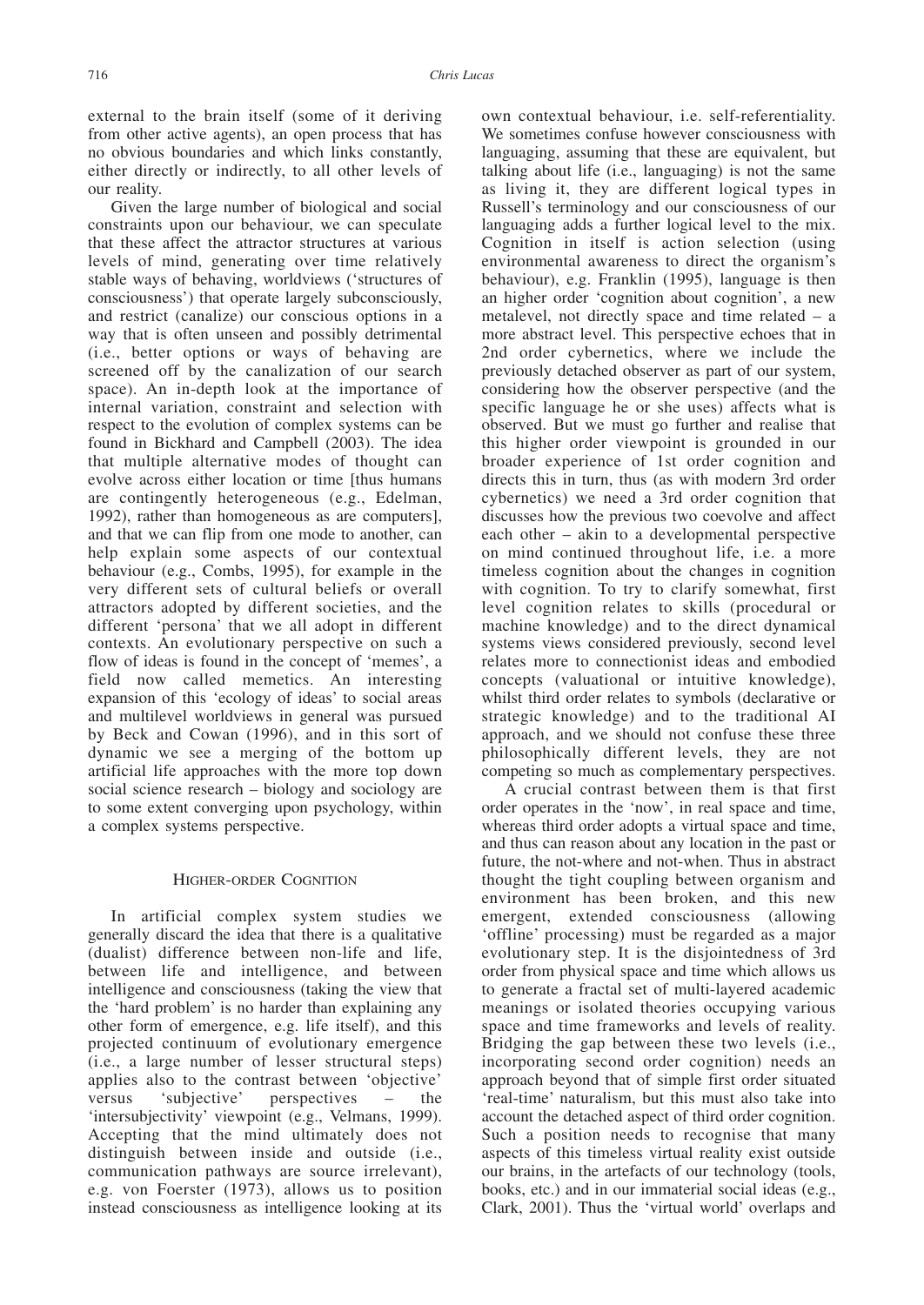

Fig. 1 – *A meta-model of embedded mind.*

becomes conflated with the 'real world' (in the merging of 1st and 3rd order cognition in a 2nd order autonomy) with much confusion, especially between 'map' and 'territory'. This is especially the case due to the multiple roles taken by language, which functions both as a prior embodied set of 'subjective' action imperatives (2nd order) which act as (semiotic) informational triggers (included here are indicative and interrogative modes) and also as an abstract 'objective' discussion medium (3rd order) – a possible later exaptation in Gould's terms. In our level 2 perspective we can roughly relate the three semiotic realms of syntactics, semantics, and pragmatics, to the way attractors interact (action possibilities), their basins of attraction (recognition possibilities), and the way they coevolve with the environment to meet our values (fitness possibilities) respectively. This pragmatic coevolution however will occur simultaneously in the interaction of all three of these cognitive dimensions, both with the environment and with each other.

To adequately model this rather complex whole we need recourse to yet a higher level, a fourth order cognition in which we can position the behaviours and interactions of the previous three levels in such a way as to allow us to objectively reason as to how the distinctions we make (first order perceptions – facts) are evaluated (second order judgements – choices) in the context of a whole (third order abstractions – worldviews) within a multi-system environment, a metaview that logically goes somewhat beyond existing

perspectives and may necessitate a new holarchic and paraconsistent form of logic (see Lucas, 2002). The following model makes a conceptual start on this task, in the context of embedded mind (here 'embedded' implies an active environment, including other agents, such that mind behaviours must coevolve dynamically over many timescales and be based upon all levels of human values).

## A COGNITIVE META-MODEL PROPOSAL

In an attempt to bring together all these diverse themes we offer a meta-model (Figure 1). It is intended to help position our various approaches and indicate their inter-relationships, without trying to be too comprehensive or dogmatic. The fractal nature of complex systems means that whatever form of analysis we adopt should be equally applicable to any level (if targeted at those details appropriate to that level and those of the adjacent interacting levels) – hence the success of these forms of study in interdisciplinary areas. Our division into 3 forms of cognition within a 3 form environment is thus an illustrative 'coarse-grained' treatment, in practice we would suspect that many overlapping forms of emergence would be necessary (e.g., to model the various levels of generalisation of our concepts). The whole will thus form an effective continuum of complexity, visualizable in many different and complementary ways, and with potentially much mutual influence between the cognition levels (e.g., satisfying primal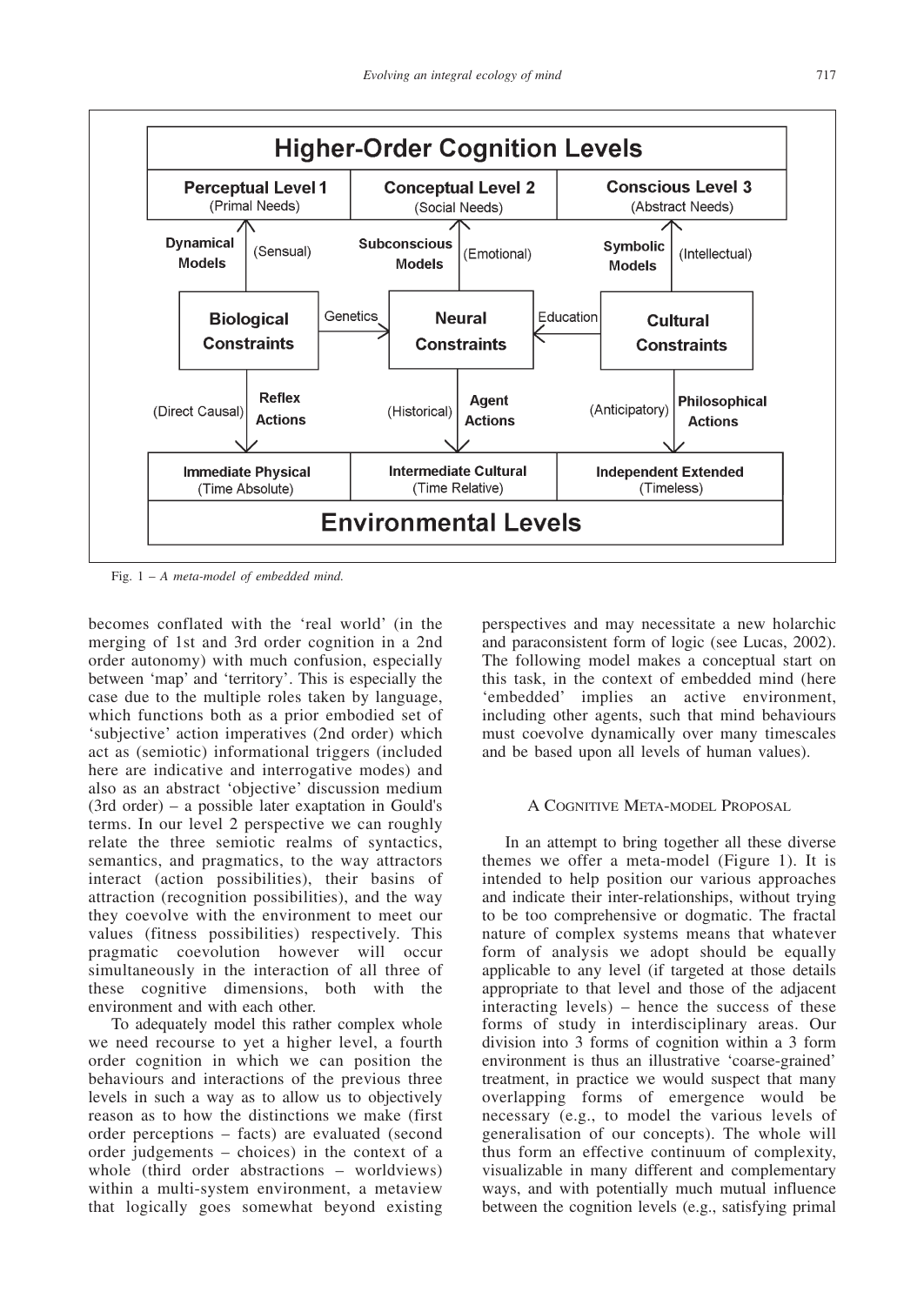hunger may involve social communication and religious taboo aspects also). It should be noted however that the levels operate in parallel, with their own sensory/action pathways, so this does not necessitate the strict hierarchical (pipeline) control structures common to the serial processing (sequential tasking) mode used in many computational models.

In this meta-model, which is based upon a 4th order cognitive perspective, we centralise the neural constraints as our fundamental level, since these must prove to be crucial to the overall mind picture. These constraints comprise in essence the selforganizing dynamics of our neurons themselves and their interconnections. The biological constraints affecting this network comprise those genetically derived chemical and structural components necessary to create and maintain the brain (including hormonal and neurotransmitter influences) along with any physical influences affecting the body's biochemistry and brain operation (e.g., drugs). The cultural constraints on neural operation include our experiences and learning as embedded creatures within a particular culture, along with the ingrained historical social norms (e.g., laws, customs) that affect our behaviours and freedoms (enculturation). The attractors forming at neural level must then selforganize under many parametric influences derived from levels below, above and within our neural architecture. Because of this complexity we must accept that our models can never be assumed to be exact, since we must select out only a subset of factors to consider, i.e. those we take to be particularly causally relevant. As a result we can expect at best only probabilistic predictions within certain restricted contexts (in contrast to our intellectualised abstract models where the domain of discourse is artificially restricted in such a way as to make exact mathematical 'solutions' possible).

Three forms of interaction are indicated in this model, each related to different timescales. In the first, from immediate physical stimuli via direct causal (force based) chains of sensual perception to reflex actions, we emphasise the 'real-time' biological basis of behaviour (common to all animals) which relates mostly to those set of needs we called primal. This is perhaps best modelled by standard (absolute time) dynamical systems theory, although we must not over-simplify this due to the number of simultaneous and interacting needs involved. This interaction type is constrained biologically both by the actual communication channels available (i.e., our sensory modes) and by the physical limitation of our available responses and would normally be regarded as nonconscious or perhaps preconscious. We assume that only one response (attractor) is available to any set of stimuli (e.g., the 'knee jerk' reaction), although different responses could evolve over time (conditioning).

The second form of interaction, from intermediate cultural via concepts to autonomous agent actions, emphasises the aspect of choice amongst multiple attractors that we expect from a complex network such as our neural net. This relates to our social needs and brings in the integrating and directional functions of emotions, which are heavily influenced by social situations and grounded in the historical nature of social norms and evolutionary ability. These behaviours are mostly subconscious in nature, we react generally to social situations without analysis (but often using a great deal of environmental feedback, informational triggers, to co-ordinate and reinforce our responses), but nethertheless we can choose to react or not as the case may be (although generally we must make some choice, e.g. stopping at a red light or jumping it). At this level the same stimulus can generate different responses at different times, in different people, and in different historical contexts. Time here is relative, history is compressed in memories, and needs may be 'postponed' and re-ordered, adopting different (fractal) schedules. This 'elastic time' is nethertheless grounded, i.e. needs will escalate in priority if postponed or ignored (e.g., thirst or deadlines). It is expected that, at this level, the coevolutionary techniques of complex systems modelling will be most applicable, taking into account the intrinsic neural constraints (control parameters) derived from the multiple levels mentioned earlier, which will act to restrict possibility space and evolutionary variation.

The third interaction type, from independent extended environmental influences via conscious thought to philosophically (or academically) derived actions, emphasises the optional nature of these behaviours (i.e., we have no direct biological or social need to pursue such issues, e.g. solving a crossword puzzle, we can put it on 'hold' indefinitely). Here our abstract needs can be discussed in a timeless (but not 'discrete' time as in computational processes, which have been grounded and thus are non-optional) intellectual way via our symbolic languages, although cultural constraints will affect to some extent what is permissible to discuss and how this is done (e.g., academic standards). This aspect relates to our anticipatory plans, and projects our ideas onto a Platonic virtual world, incorporating many remote sources of such timeless knowledge (other people, books, etc.) and relevant tools (forms of external scaffolding) with which to manipulate it. In this area, due to the disconnectedness from real-world issues, we can employ our standard reductionist techniques and scientific methodologies, which are based upon concepts that are removed from their fuzzy contexts (and referents) and discretized as stand-alone symbols. It is important to note however that once we try to implement such plans and theories we must then reconnect to the next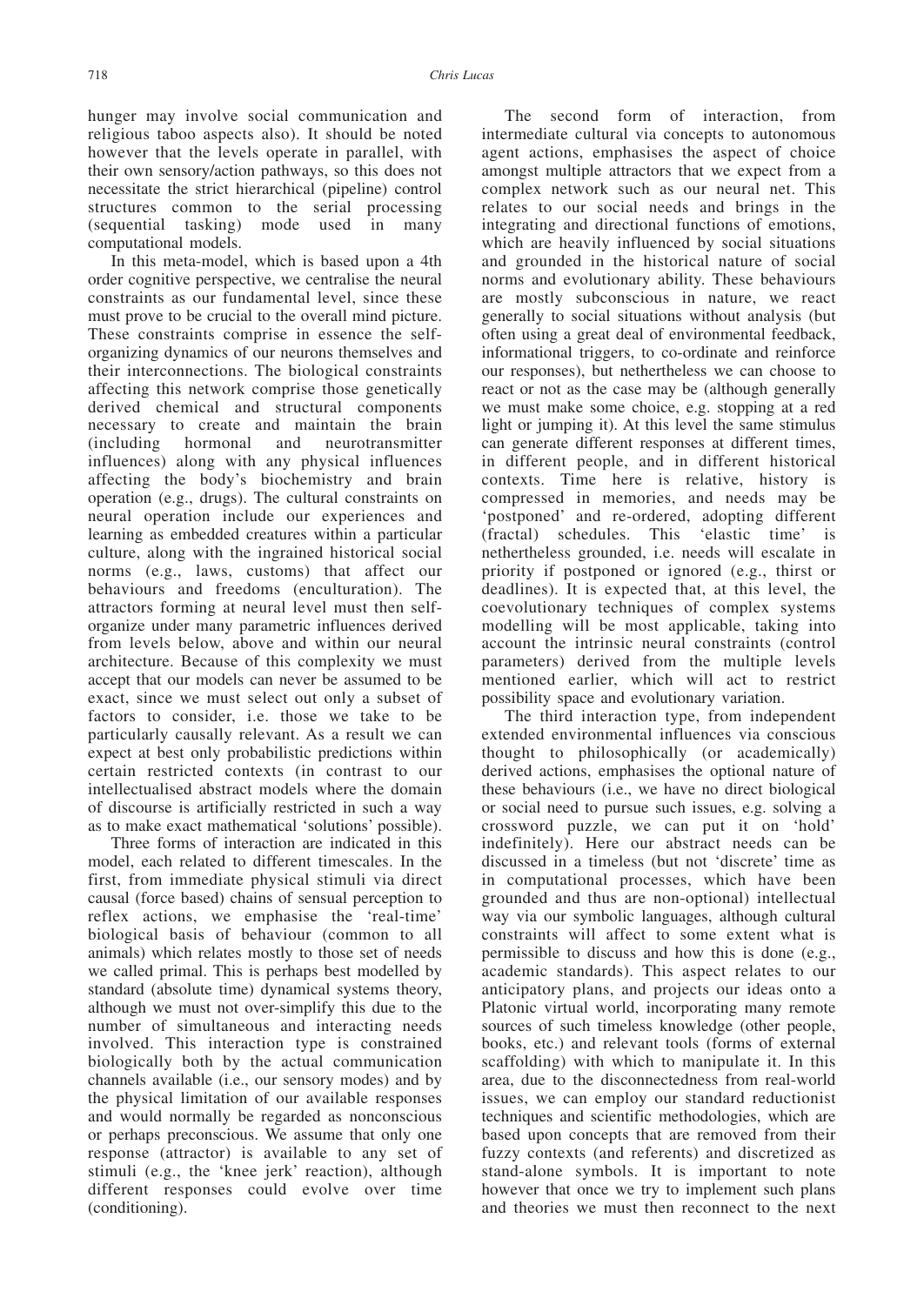lower level of cognition, and this leads to many potential complications and dynergic effects often overlooked in our academic model simplifications, which tend to divorce concepts and plans from their relevance to other issues and values. In particular, feedback from the environment (circular causality via external loops) tests our actions, along with the assumptions of the theoretical models behind them, in a full multi-agent context, although the distal results of this testing are often only apparent in the long term coevolution of the whole and are easily missed or denied, due to our focus only upon immediate proximal effects (e.g., DDT side-effects).

Our model effectively merges the emotional and connectionist (associative) neural net components of mind, since it seems evident that they do not operate in disjoint ways (i.e., cognitive-affective space is unified). Emotions are regarded, following Cosmides and Tooby (2000), as guiding factors for our decisions, ways of weighting important values and contexts (e.g., by flagging dangerous situations based upon past results in similar contexts) and are thus just as important for effective choice as are the variable strength (experiential) associations between our concepts. We do not attempt here however to specify in detail how emotional and attractor structures relate, simply taking as a working assumption the ability of (limbic system) emotional input to switch (cortical) attractors (and perhaps subsystems) and so direct an organism along different paths, in other words they function as additional (contextually driven) control parameters for the set of neural constraints, perhaps helping to resolve conflicts of values. This does not mean that consciousness (level 3) is emotion free however, our detachment from space and time does not imply a detachment from values, so that many of our conscious behaviours will still have emotional components (see Thagard, 2001). Indeed Damasio (1999) claims that all conscious states have emotional content (he uses the terms 'core consciousness' and 'extended consciousness' in place of what we call subconscious and conscious). However, we should note that our awareness of an emotion is not the same as having such a state (any more than we need to be aware of a pain in the toe, or of perceiving a nearby dog, for these states to exist subconsciously), so we can choose at cognitive level 3 to ignore emotions, just as we can ignore other stimuli that are considered irrelevant to the value we are considering in isolation. Primary (reflex oriented) emotions may also prove to be relevant to cognitive level 1 operations.

## PREVIOUS UNIFIED MIND THEORIES

Before we outline the potential benefits of our model, perhaps we should spend a little time looking at some of those other ideas that have been

promulgated as 'unified' theories of mind in recent years. We will require from such integration a positioning of the valid work of other researchers, but outright dismissal of such work must be based on scientific rather than axiomatic grounds. We clearly all have reflexes (analogue), and academics do employ symbolism (digital), so axiomatic claims that either are unnecessary to explain Mind (factual denials) seem incoherent scientifically – and we all also have a lot of fuzzy areas in the middle. We have already, of course, hinted at Maslow's humanistic psychology ideas, and in fact Hampden-Turner (1981) includes an additional 59 diverse historical or current mind-map perspectives. He comments: "*This entire book is a plea for the revision of social science, religion and philosophy to stress connectedness, coherence, relationship, organicism and wholeness, as against the fragmenting, reductive and compartmentalising forces of the prevailing orthodoxies*". Each of the models listed however, useful though it might be, targets either a subset of mind, or takes a stance which one might call vaguely 'holistic' and scientifically uninspiring. Only two are worth further mention in our context. Firstly the coevolutionary psychological field theory of Lewin, whose concentration on 'regions', barriers, needs and variable strength beliefs can be mapped quite well onto the attractors in state space and fitnesschanging trajectories model we suggest, offering a better formalisation of his core concepts than was available in his time. Secondly the Freudian focus on the subconscious, whose 'id', 'ego' and 'superego' constructs bear a superficial resemblance to our 3 level meta-model. However the oppressively psychopathological attitude Freud took to these has regrettably consigned subsequent discussion and expansion of such issues largely to the rather unscientific world of the psychoanalysts. Our focus is much more positive to all these levels, relating them to fitness changing (if canalized) actions involving instincts, volitions and norms respectively (whether these actions prove to be positive or negative will be an empirical and contextual matter).

A very early claim to an explicit 'unified' theory is Churchland (1986) and this neurophilosophical approach is a necessary and ongoing research direction, with much in common to our central level 2 focus. But by largely ignoring body, emergent causality and social beliefs it was not (in its original form) 'integrating' – the term adopted, 'eliminative materialism', said it all. Perhaps the best known of more modern unified cognitive science perspectives is Newell (1990), based upon the AI production system 'Soar'. However, as Hofstadter (1995) says, this rather superficial approach neglects 'concepts' almost entirely and ignores also the emotional basis of choice (areas we consider vital to any adequate mind theory), such limitations still seem to remain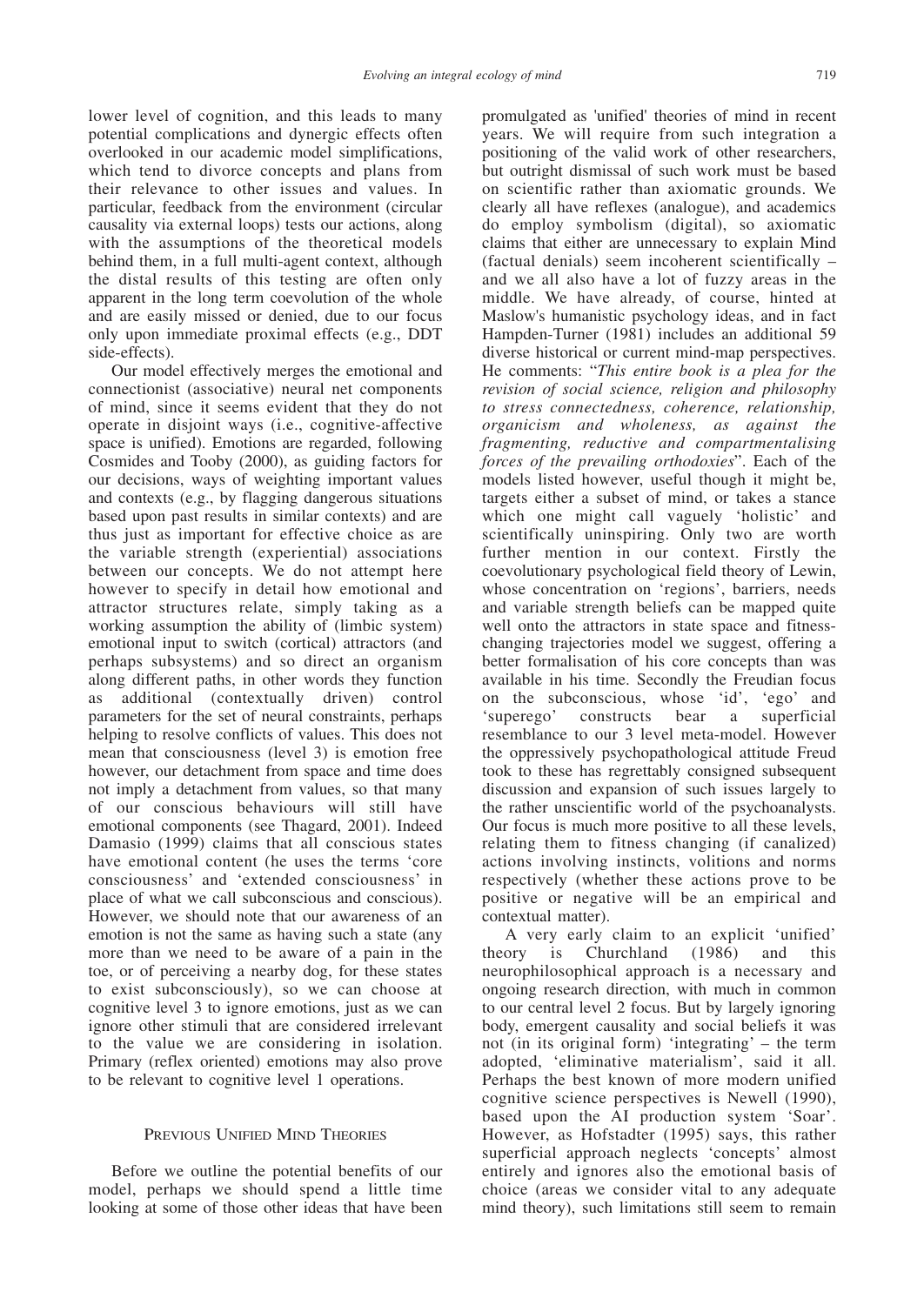in current versions. An earlier attempt, which partly inspired (and is complementary to) this paper, was Minsky's (1988) "The Society of Mind", yet this too took a predominantly level 3 symbolic approach, with little neurological or dynamical grounding, and was more a collection of ideas than a joined-up meta-model. Goertzel's (1996) complexity science based 'psynet' model is perhaps closest in spirit to the ideas presented here, but takes a rather more computational and mathematical stance on mind than the fuzzy biological focus that we adopt. It could be regarded as a detailed 'top-down' model of the attractor dynamics of our cognitive level 2, but shows less emphasis on interacting values, emotions and the embeddedness of mind (in both brain and environment) than we think necessary to model human minds. The dynamical systems approach proposed by Beer (1997) emphasises the timegrounded environmental embodiment necessary for adaptive behaviour on levels 1 and 2, but fails to incorporate the symbolic representations and extended environment necessary to adequately model level 3. The latest version of ACT-R, Anderson et al. (2002), another production system, claims integration and biological (subsymbolic) grounding and does show promise, yet by adopting a rigid, largely serial (one goal/model at a time), visual-oriented architecture it neglects the true parallelism of human goal processing, particularly the multi-modality of cognitive levels 1 and 2, nor is it clear how any production system framework could answer the ontological development issues. A more recent attempt at unification by Sloman (2002), using 'virtual machine' computational analogies, also emphasises the complexity of mind, along with the need for multiple levels of architecture and emotions. We regard this work highly, but would emphasise the non-linguistic and subconscious nature of our (parallel) attractor-based central 'deliberative' layer, and include a focus on the time issues and adjacent level constraints missing there.

Moving on to more philosophical integrated accounts of mind, we have the rather poetical (a multiple-meaning thought mode usually ignored in symbolic accounts) treatment of Humphrey (1993) which regards consciousness as "*a special sort of doing*", an embodied naturalistic focus also common to accounts by Flanagan (1992) and Dennett (1995). All these types of accounts have their good points and insights, yet lack (to a scientist's mind) adequate concrete mechanisms, ways of implementing the 'doing', of generating a hard model or an AI system. A recent approach to the philosophy of mind and representation by Christensen and Hooker (forthcoming), highlights the inadequacy of both the dynamical and symbolic approaches, and argues for a similar conceptual paradigm to our own, with an emphasis on the selforganization of embedded, self-directed and multidimensional cognition, but the mesoscale implementation details are missing. An interesting comparison between Buddhist philosophy and complexity ideas by Waldron (2002) however generates a meta-view (discarding the "I" of the 'Cartesian Theater') which proves to be surprisingly similar to the overall structure of our meta-model (but, of course, at a much more spiritual level).

All in all, current accounts claiming some form of 'completeness' seem mostly to remain too vague or to come down to a 'one size fits all' focus, a claim (in various forms) that a single answer covers all the territory (often regarded as exclusively rational and conscious, a very narrow definition of intelligence, or quite the opposite – just the 'tips of the icebergs' to our view). Such models must be regarded as too simplistic to cover a system as complex and diverse as the Mind, although recently many researchers have started to back down from the more 'over-the-top' claims (e.g., van Gelder, 1999). Indeed much irreducible complexity seems implied by the cybernetic 'Law of Requisite Variety', Ashby (1956), if the organism is expected to cope with a complex world. But does that mean that the mind is such a 'hodge podge' that we can never get a focus on it, as some have claimed? We think not, and consider our viewpoint to lead to a perfectly coherent focus on Mind as a whole.

#### POTENTIAL APPLICATIONS

So, given such a model, is it really of any use? We consider the uses to be many, and identify several new research possibilities. Firstly by conceptually highlighting the whole picture – the Mind as it really exists, we can avoid being misled into thinking that any of our simplified maps are equal to the territory. Thus many of the disagreements about mind and consciousness can be seen for what they are – premature attempts to impose various sorts of one-dimensional simplified models as being adequate to model the integrated whole. We thus are in a much better position to put our restricted disciplinary-based models collectively into a wider context, and to understand their advantages and limitations in terms of the real complexity of embedded mind and the cognitive level(s) being targeted by each.

Secondly, by making explicit the multi-valued nature of our needs, we can see that value interactions (ignored in a reductionist viewpoint) are crucial to understanding the real (as opposed to virtual model) nature of the operation of Mind. One crucial implication of this epistasis is that we cannot optimize each value separately and then merge their solution sets, that approach fails for nonlinear optimization problems, leading to selfcontradictory actions. From an interactional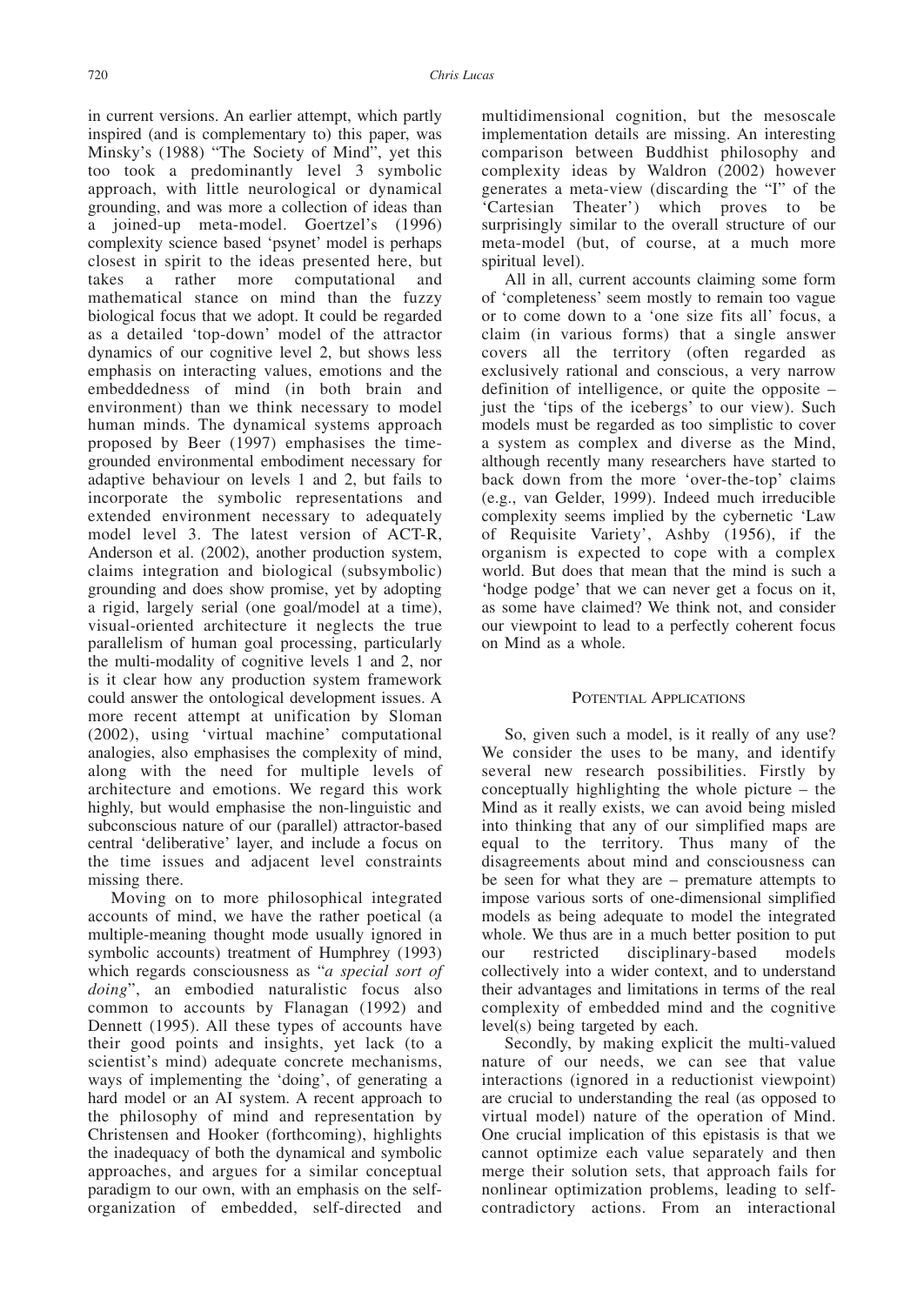perspective we need to position our models in a way that respects the full context, in other words we need to check if those variables or values taken to be independent in reductionist models are truly independent, as opposed to mere assumptions of being such, and to evaluate the relevance (if any) of those sets of values ignored, within the wider context (which also includes other agents and their, possibly conflicting, sets of values).

Thirdly, by making the neural constraints central to our model, we cut through those disjoint approaches that only consider either neuron electrochemistry or multiply realisable symbols as relevant to modelling mind. The concepts of complexity science show that the intermediate level of self-organized attractors is crucial to a proper understanding of any complex system – we require neither only the parts, nor only the wholes, but the way these both interact by upward (constructivist) and downward (constraintivist) causality, i.e. the 2nd order cognition intermediary, in which a concept's (nondescriptionist) 'context' can be related to the basin of the attractor and the sets of stimuli that enter it. This perspective both allows, and insists upon, inputs from both adjacent causal levels – the biological and the cultural, the parameters of each of these have demonstrable effects on both the static attractor structure and the dynamical behaviour of such complex systems.

Neuron networks are seen to exhibit spontaneous spiking, noise that randomly instigates low firing-rate activity. Given the many parametric inputs in our model, all of which will vary at some rate, we have a situation whereby an unconstrained network is predicted to explore state space, stochastic perturbations causing it to swap between attractors and, due to parametric variations, also dynamically altering the attractor structures themselves by changing system connectivity. This seems just what we require to implement trial and error (variation and selection) learning, with 'success' relating to entering by chance a particularly stable existing attractor. Again this can also implement creativity, whereby new associations between groups of concepts are activated randomly, due to their correlated firings, a particularly stable configuration corresponding then to our new idea, creating a new, perhaps temporary (as in dreams) transient attractor or association, later remembered by Hebbian processes. This mode could also be triggered by environmental novelty, allowing single experiences to generate new ideas and meeting our identified requirement for temporal efficiency in learning. Thus the model could assist in the understanding of child learning and in the understanding of genius – both perhaps related to the level of noise (maybe higher in children) and parametric variation (the more experience, the more parameters, and the more connections, then the greater the evolutionary possibilities and novelty may become).

Another area where the model may give some insights is in the idea of 'small-world' networks (where most nodes have low connectivity but a few more 'critical' nodes have high connectivity – allowing any node to connect to any other within, say, five steps). Generalisation could then be regarded as involving high connectivity attractors, leading to many specialist (low connectivity) 'property' attractors. This 'central node' idea may then be important for analogy, i.e. activating the high level node 'animal' may simultaneously activate both 'dog' and 'toy', leading to a new analogy of the (alive) 'toy poodle'.

The idea of 'elastic time' central to 2nd level cognition, introduces the idea of dynamic priorities. Each need has a strength that varies with time and fluctuates according to the relevant actions (hence optima are dynamic and not static states). Thus, the more time we spend in an action attractor (e.g., drinking) the weaker the need (thirst) becomes and the easier it should be to escape that basin of attraction. We need therefore to consider how basins can vary in depth dynamically, such that barriers to escape lower with 'satisfaction' levels. This is reminiscent of chemical barriers and we may be encouraged to look for enzymatic equivalents (since enzymes lower such chemical reaction barriers) in terms of the effects of parametric inputs on such structure. Here we may find a role for (emotionally derived) hormonal levels altering (neuronal) attractor thresholds (e.g., inhibiting their connectivity and eventually disabling them).

The importance of the ideas of self-organization and downward causality to the brain-mind question has been previously highlighted (e.g., Szentágothai, 1987). That these features apply at all levels of evolution, and not just to our human species is also emphasised. Thus any adequate model of Mind has to cater for this continuum of functionality. The proposed meta-model does this by an explicit evolutionary partition of organism needs into three emergent areas, mapping these onto processes compatible with the physical structures of those organisms possessing such values. In this way we extend the 'three-world concept' proposed by Popper (1972), identifying World 1, his physical world, with dynamical system models (adequate for simple causal cognition – e.g., behaviourism), World 2, his mental world, with the complex systems models necessary for considering interacting subjective values and embodied autonomy, and World 3, his 'objective' world, with the detached symbolic models and the extended virtual world common to academia.

Explicitly separating out the academic world (which operates mostly in World 3) from the world of the passive 'man-in-the-street' (who operates mostly in World 2) makes clear just how different these worlds are and how irrelevant to grounded human issues much academic debate becomes. As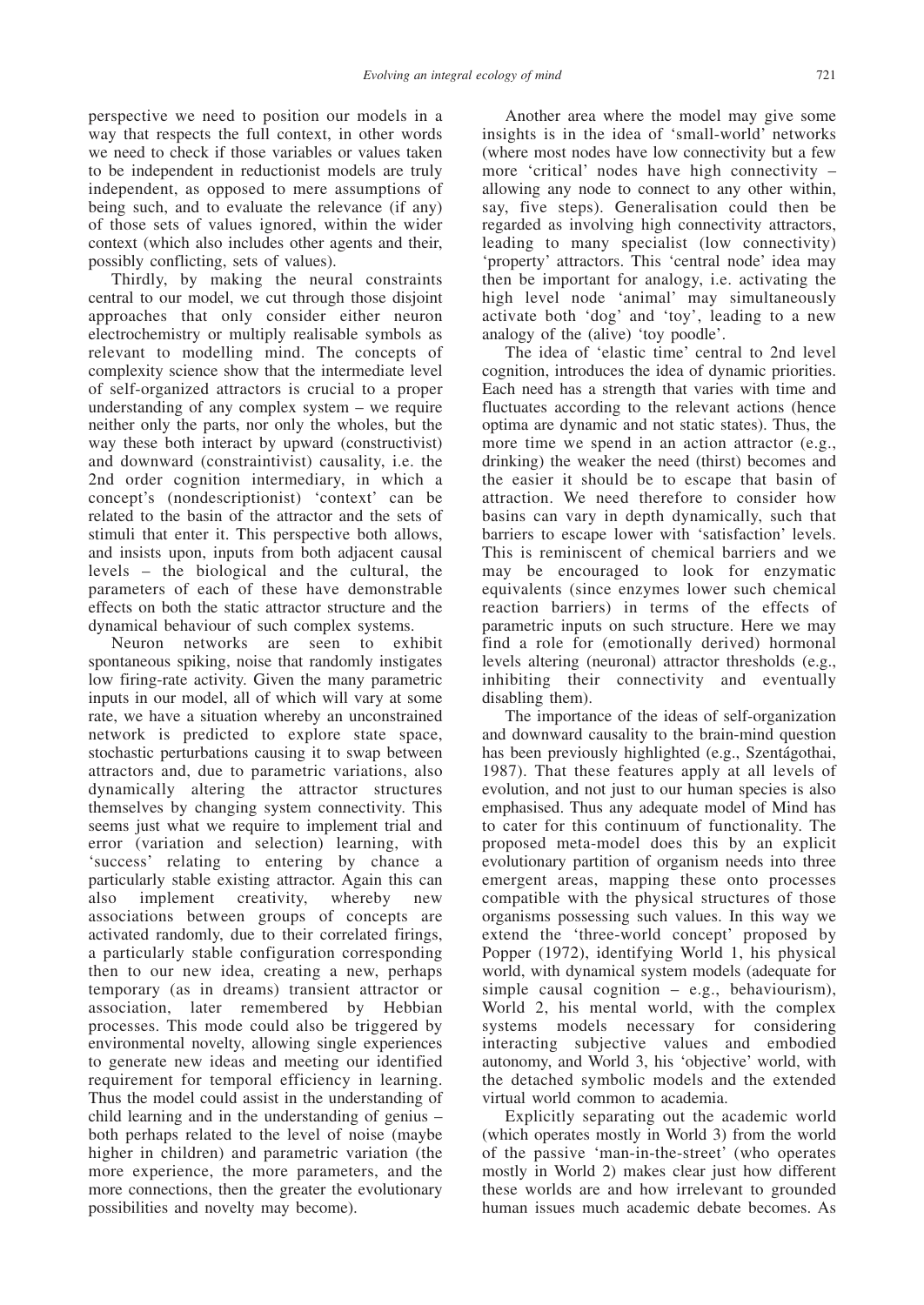scientists we need to re-evaluate just what it is we are trying to model, is it the Mind or just a intellectualised sub-set of it? If the former, then we need to put much more emphasis on those aspects of mind that involve the mass of humanity in their day-to-day lives, i.e. that takes into account the irrationality, ambiguity, delusions and fallibility of typical human behaviours. This relates to a focus upon the semi-conscious, the way cognitive levels 2 and 3 inter-relate and how we move between them. Given the prevalence of 'edge-of-chaos' balances in complex systems generally, we can expect that our normal behaviours here will prove to inhabit a similar mid-way position, such that roughly half of what an aware person does should prove conscious and half subconscious, with much fractal variation over time. Our model thus suggests that neither the academic nor the passive human viewpoint is balanced with respect to maximising fitness, and this has many implications for our society and cultural behaviours generally.

Our emphasis upon the embedded nature of mind focuses attention more on the environment, and on the ability of organisms to use this as part of their being, either as a form of external information storage or of inter-organism communication (as in a stigmergic perspective). This guiding ability can operate on all three cognitive levels, at level 1 roads (and pheromone trails) for example canalize movement and act as physical route maps, avoiding the need for explicit navigation. At level 2 we have the exchange of signs (e.g., a signpost), indicators of potential fitness and choice, and at level 3 we have the explicit knowledge stored in books and computers (e.g., distances from A to B). Many of our cognitive operations depend just as much upon such external scaffolding for their proper function as do our more autopoietic bodily functions upon their own forms of constant external support (e.g., air, water, food, shelter and mates).

By highlighting the impossibility of any agent creating a full model of its environment (due to the indeterminate number of parametric influences) we help bring to light the sorts of informational filters that we are employing in any context. These can be of several types: limited sampling of the environment (selective blindness), specialisation (niche operations), social rules and norms (taboo actions and fixed roles), institutionalisation (collective solutions), seriality (dealing with only one issue at a time), dogmatism (discretization of continuous variety), imitation (crowd behaviour), delusions (heuristics divorced from 'reality'), withdrawal ('ivory tower' isolation) etc. All relate to attempts to reduce the information processing needs of the agent, thus solutions are adopted that are contextually 'good enough' (i.e., usually adequate – satisficing behaviour) showing that the attempts of computational modellers to obtain exact mathematical solutions in 'toy' domains are

unrealistic in 'real-world' terms (and the Gödel argument largely irrelevant).

A further advantage of this model concerns the possibility of using agent modelling techniques to understand the difficult central level, which to all intents and purposes is analytically intractable (NPcomplete). If we take, as an assumption, the idea that brain operation is analogous to that of ecosystems, then we can attempt to model mind as the emergent result of multiple agents (each trying to optimize an individual value – their niche) competing (and/or co-operating) for the use of resources (time, actions, etc.). The patterns of interactions amongst the agents would then form the dynamical attractors of the system in the usual way – we take as an assumption here that agents can have some initial (evolutionarily derived and genetically enabled) functionalities built-in, although what these may be is an open question. Many simulation frameworks are now available within the MAS community that could, with minor modifications, be put to use in the creation of artificial psychology models of this type (e.g., SWARM). Additionally, since such frameworks are also currently being used to model social/organizational systems (artificial sociology) and genetic/biological networks (artificial chemistry and biology) then a good deal of crossfertilisation can be expected, especially as we need (eventually) to join these three levels of influence on neural function together in order to generate an adequate overall model – a common framework will considerably ease this ideal (see Goldspink, 2000). Indeed, if we add in also the similar studies being undertaken of ecological networks, then this common methodology potentially can incorporate environmental sustainability issues also and how these interact with human beliefs and needs (e.g., Jager, 2000).

Using such a framework allows us to try out experimentally many possible models of the active mind, i.e. many alternative sets of interacting values and associated beliefs (in a way that is impossible using real people, but necessary if we are to test our models). Each agent could consist of a target value, internal states (e.g., priority), and behavioural rules (beliefs). States, rules and connections to other agents would be able to evolve over time as a result of interactional (parametric) or random (noisy) changes. An internal goal, or fitness function, would monitor the agent's performance at its task, triggering connections to other agents in an attempt to find the resources it needs to survive (satisfy its value). Synaptic 'tags' could identify resources, allowing connections to 'die' if an adequate resource is not located. In this way randomly initiated networks could be grown (i.e., their organization evolved rather than designed), and various alternative optima (the evolved 'ecologies of mind') generated by self-organization (recent work on action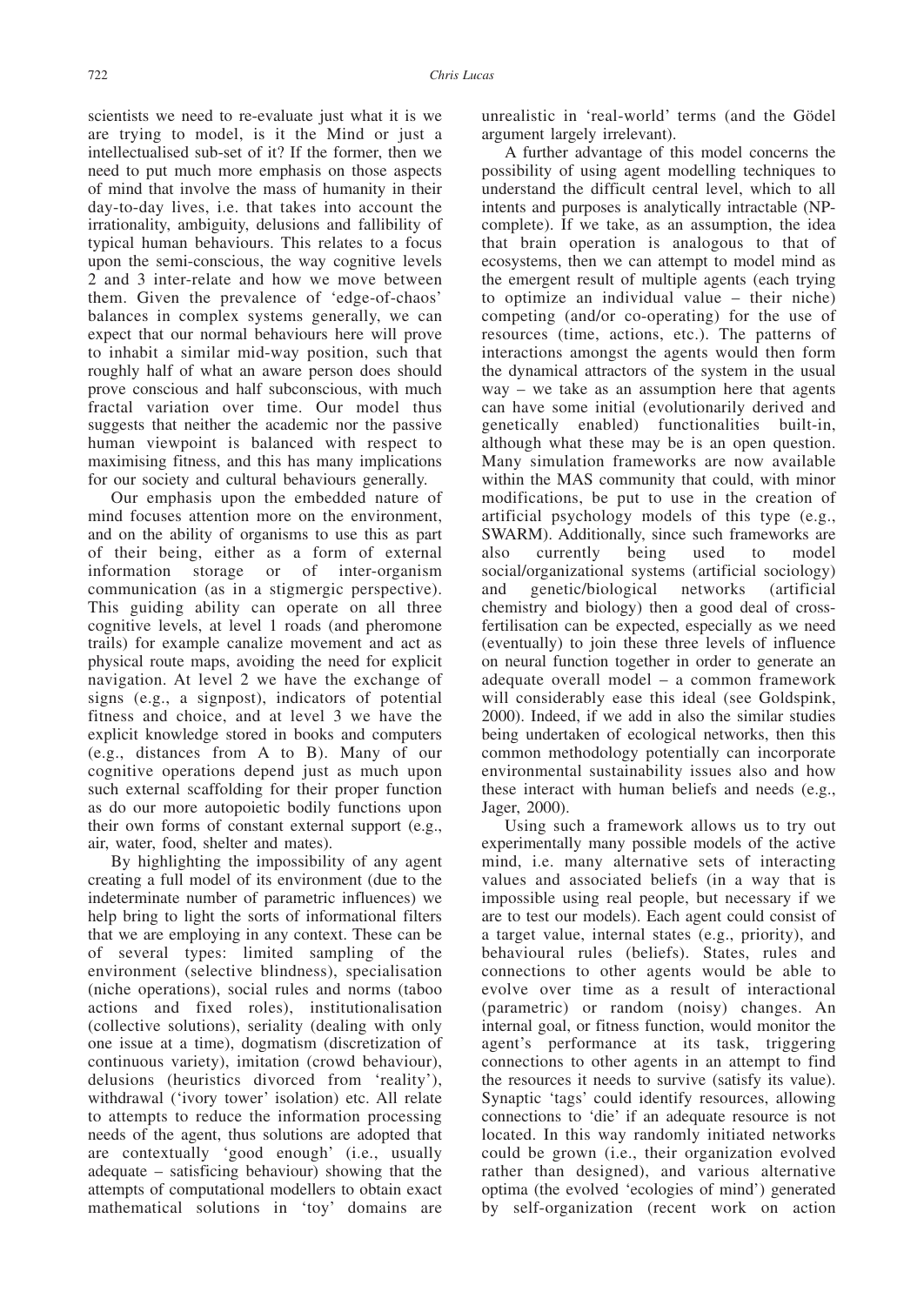selection, based upon negotiating between subagents with conflicting desires (e.g., Humphrys, 1996), shows the possibilities of such evolutionary modelling using reinforcement learning). By tuning model parameters (e.g., maximum connectivity distance, maximum number of connections, value consumption rate, and so on) we would have much scope to investigate synthetic neural behaviours (with some commonalties to ongoing work in evolving artificial neural network architectures). This is just one possible scenario, there are various communications languages, interaction protocols, and agent architectures for facilitating the development of multi-agent systems being generated by MAS researchers (e.g., Belew and Mitchell, 1996), but much remains yet to be understood.

Expansions to such models, such as hierarchical structures, interfaces to an environment and the creation of additional personal values following environmental novelty (e.g., a liking for computer gaming), can be envisaged. Additionally we would like to evolve concepts, using fuzzy matching, with groups of associated agent values (properties) comprising the multidimensional attractor basin of the concept, and also labels, viewed as higher level value agents linked to conceptual groups – symbolic identification pointers (e.g., Millikan, 1998) – to attractors that are only fuzzily similar between individuals. This link between the label and an attractor effectively solves both the symbol grounding problem, since the (passive) symbol's 'meaning' is simply all those states (triggered either externally or internally) which enter the (active) attractor to which it has become associated; and also perhaps the framing problem since only 'relevant' attractors would be active in any context, perhaps with a 'strength' proportional to their associative importance. We can also allow that the same label connects to multiple attractors, permitting the multiple meanings associated with poetry and ambiguity. It may prove to be the case that (over time – as in child development) disjoint parts of this label network come into being, areas that are self contained and divorced from the fuzzy values of the main system, this could relate to 'forgetting' part or all of the grounding originally used to create the symbol. This could perhaps be regarded as the evolution of a World 3 capability, the operation of abstract values (e.g., axiomatic mathematical systems, with their associated Aristotelian either/or logics). Rationality then would relate to filling in the missing information (and going beyond experience to create novel ideas) by forms of reason. It would seem a relatively simple matter for parametric inputs to activate and deactivate sets of such attractors in different circumstances, perhaps implementing an 'emotional' control scheme using 'monitor' agents. At a lower level, World 1 features seem also to naturally occur with regard to the causal nature of individual agent interactions (disjoint sets of lower level input-output agents – habit formation). Thus, potentially at least, such models could generate the full range of activities of our cognitive meta-model, possibly leading to the implementation of a viable artificial mind.

In this way we could, over time, come to understand what sort of belief structures and value adoptions results in a psychologically optimum 'person' (within particular environmental contexts of course) and identify what alternatives (different ways of doing things) are equally viable (i.e., generate the same Pareto-optimal global fitness). This has great potential for revision of our educational systems, which are currently positioned almost exclusively in World 3, divorced from the integration taking place in World 2 and the values and relevances that that level represents. Understanding Mind will allow us to relate our education better to cognitive level 2 (day-to-day behaviours), so that we can then perhaps encourage the learning of more useful, dynamically tested, strategies (obtained via our simulations), rather than imposing educational abstractions and untested 'status-quo' intellectual and cultural norms, as we so often do today – which can either prove irrelevant or socially destructive.

Although this paper does not directly attempt to account for qualia, we should perhaps outline how these would fit in to the model. Emergent properties, of any kind, lead to functions not describable in terms of part properties (so are not then just aggregates). These are supervenient however on the parts (so no substance dualism) and are causally effective (so no epiphenomenalism). The exact status of such evolutionary emergence (at all levels) is an open question in the complexity community, although its scientific existence is unproblematic to most (e.g., Emmeche et al., 1997, 2000; Sloman and Chrisley, 2003), and it follows naturally from a process metaphysics viewpoint (e.g., Bickhard, 2000). Since we take a constructivist view to all mental phenomena (the environment triggering internal attractors, rather than acting instructionally to impose a 'mirror image' map of itself – a coherence view of truth rather than a correspondence one) we regard our perceptions, emotions and qualia in much the same light, how a tree 'looks' as it does and how green 'feels' thus being ontologically (but not epistemologically) equivalent.

A final point relates to the origin of the values which form such a central part of our model and their relationship to human autonomy. We have to stress here the social and cultural origins of many of our higher level values and behaviours, in contrast to the perhaps overemphasised biological origins of the evolutionary psychologists. Evolution operates, in our view, at every level and timescale and, following Dennett (1995), is an unproblematic addition to both psychology and sociology. Coevolution can quite easily generate both generalist and specialist problem solvers in the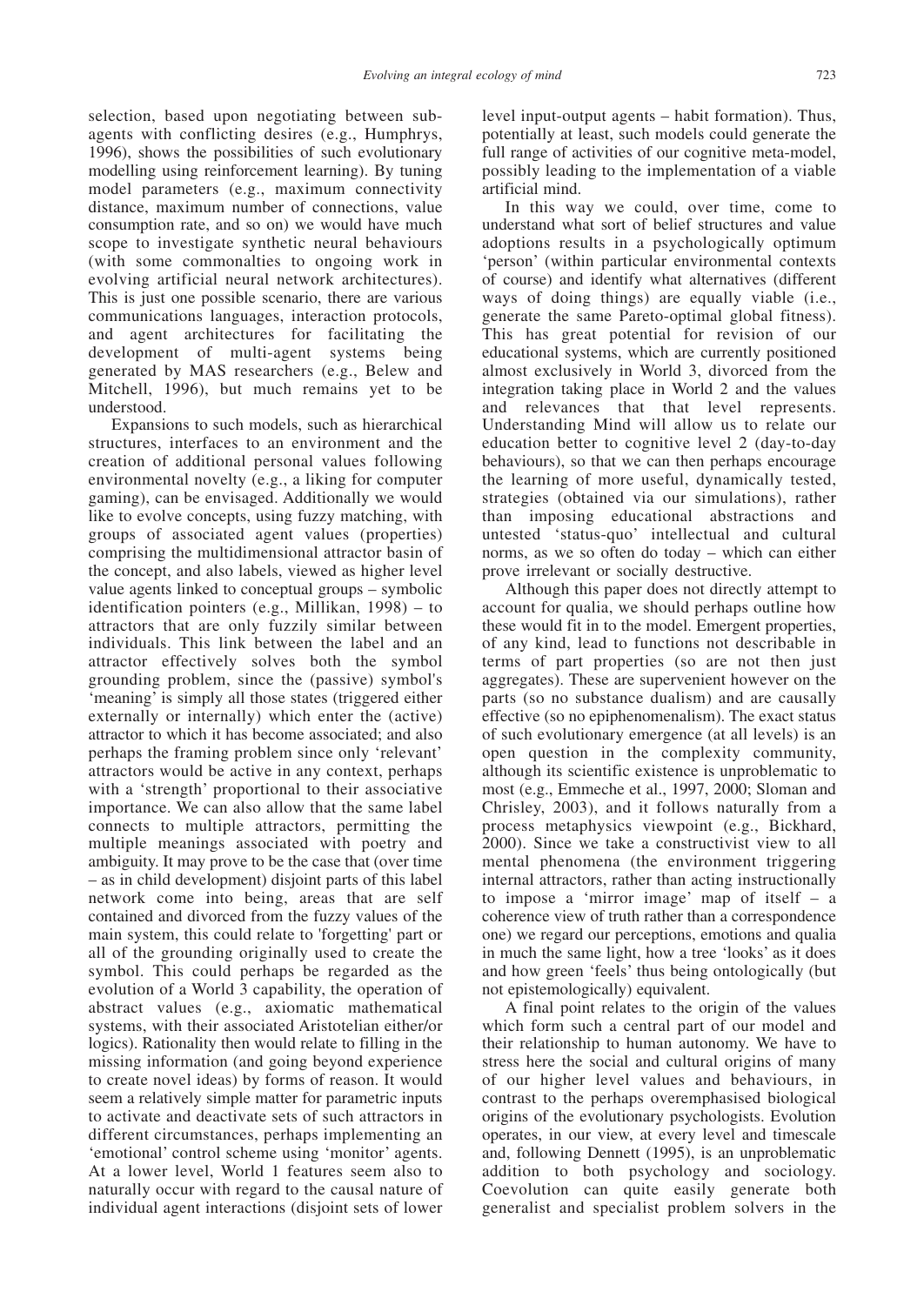same structure (which we can also do artificially in what are called 'learning classifier systems', where specialists override generalists if they compete for the same resource – 'special cases' taking precedence over 'general rules'), and this also applies equally to autonomy or self-control, whether at subconscious or conscious levels (we do, to some extent, engineer the former in planetary-explorer robots). To maximise our, individual or collective, multidimensional fitnesses however (and it is overall 'quality-of-life', not mere 'survival', which drives even animal behaviour in our evolutionary viewpoint) we often need to go beyond the constraints of both genes and memes, and to do this effectively we need to understand their influences on our choices, a point our model emphasises strongly. In practical terms, it is not expected that we will often be able to calculate the global optima necessary to maximise fitness, but we can derive local relative fitnesses quite easily and 'hill climb' from our current position to better ones (although with much propensity for error, given our generally poor understanding of the coevolutionary effects of our actions).

#### **CONCLUSION**

To move from an external 'objective' study of passive systems to a coevolving autonomous agent perspective of embodied active systems (whether at a cellular, social or ecological level) has proved beneficial in both artificial simulations and in real world understanding, and this should apply also within the mind. Consciousness requires some form of autonomy, a directed search through possibility space with a view to choosing the best action. This common goal, seen in all forms of life, requires balancing multiple nonlinear objectives or values and is difficult to relate to a serial, disjoint dimensional and linear form of consciousness (a relatively blind mode which fails to account for systemic feedback effects). In complex systems, such global optima as prove possible are more frequently found by distributed (parallel) systems, operating near the edge-of-chaos with dynamically changing interactions, and this suggests that treating mind as a multi-conscious multi-level coevolutionary system of this form may be a more fruitful approach than many current 'singleconsciousness' focuses.

This is not to say that such studies are easy, artificial simulations are still many orders of magnitude simpler than real minds and societies, and the artificial neurons or agents employed are similarly simplistic with respect to the real thing. Our understanding of high-dimensional dynamics (where multiple attractors are simultaneously active – as needed to model nested levels of detail) is also very primitive so far. Additionally in Mind studies we have often neglected the mid-level interface between

neurological structural detail and conscious symbolism and have much to learn yet here. We have also failed to adequately take into account the effects of emotions on values and on rational states, or to consider how far social and biological structures constrain our inherent cognitive development and abilities. There is still much to do before any reasonably comprehensive metaview of 'mind as a whole', seen as a dynamical interplay between many levels of complex systems, can be said to have been formulated. Our meta-model here is seen as merely a first (biologically plausible) step along this path, a positioning of the whole in a way that better focuses our minds on currently unexplored possibilities.

Some of these possibilities include the effects on attractor structures of dynamical changes to parametric inputs, especially the evolutionary biological influences; the constraints upon attractor development (learning) imposed by the downward causation of social norms; the way in which selforganizational balance operates in multi-valued scenarios; the effects of intentional changes (choices) upon higher level attractor dynamics; and the mechanism whereby new concept attractors can be instantly generated by novel combinations of stimuli. Additionally, by making explicit the three overlapping timescales of action: absolute, relative and timeless, we suggest that different cognitive approaches need to be used to best model each, dependent upon their connectivity and optionality, especially in treating the often neglected subconscious forms of cognition. A common ecological methodology has been suggested with which to approach this neglected middle level of interacting needs, based upon modelling the modularity of mind in the form of a multi-agent system. This approach lends itself well to treating the multi-level nested structures of our world, and also allows for much interdisciplinary cross-fertilisation.

*Acknowledgements.* I must acknowledge the anonymous reviewers and the editors, whose comments and encouragement have enabled this paper to expand and to grow in stature, becoming far more than the sum of its initial parts, to the benefit of all concerned.

#### **REFERENCES**

- ABRAHAM F. Chaos, bifurcations and self-organization: Dynamical extensions of neurological positivism and ecological psychology. *Psychoscience, 1:* 85-118, 1992.
- ANDERSON JR, BOTHELL D, BYRNE MD and LEBIERE C. An integrated theory of mind. *Psychological Review, 111:* 1036- 1060, 2002.
- ASHBY WR. *An Introduction to Cybernetics*. London, UK: Chapman and Hall, 1956.
- BAK P. *How Nature Works: The Science of Self-Organized Criticality*. Lublin, PL: Copernicus, 1996.
- BAR-YAM Y. *Dynamics of Complex Systems*. Redwood, CA: Addison-Wesley, 1997.
- BATESON G. *Steps to an Ecology of Mind*. Chicago, IL: University of Chicago Press, New Ed., 2000.
- BECK D and COWEN C. *Spiral Dynamics*: *Mastering Values, Leadership and Change*. Oxford, UK: Blackwell, 1996.
- BEER R. The dynamics of adaptive behaviour: A research program. *Robotics and Autonomous Systems, 20:* 257-289, 1997.
- BELEW RK and MITCHELL M. *Adaptive Individuals in Evolving*